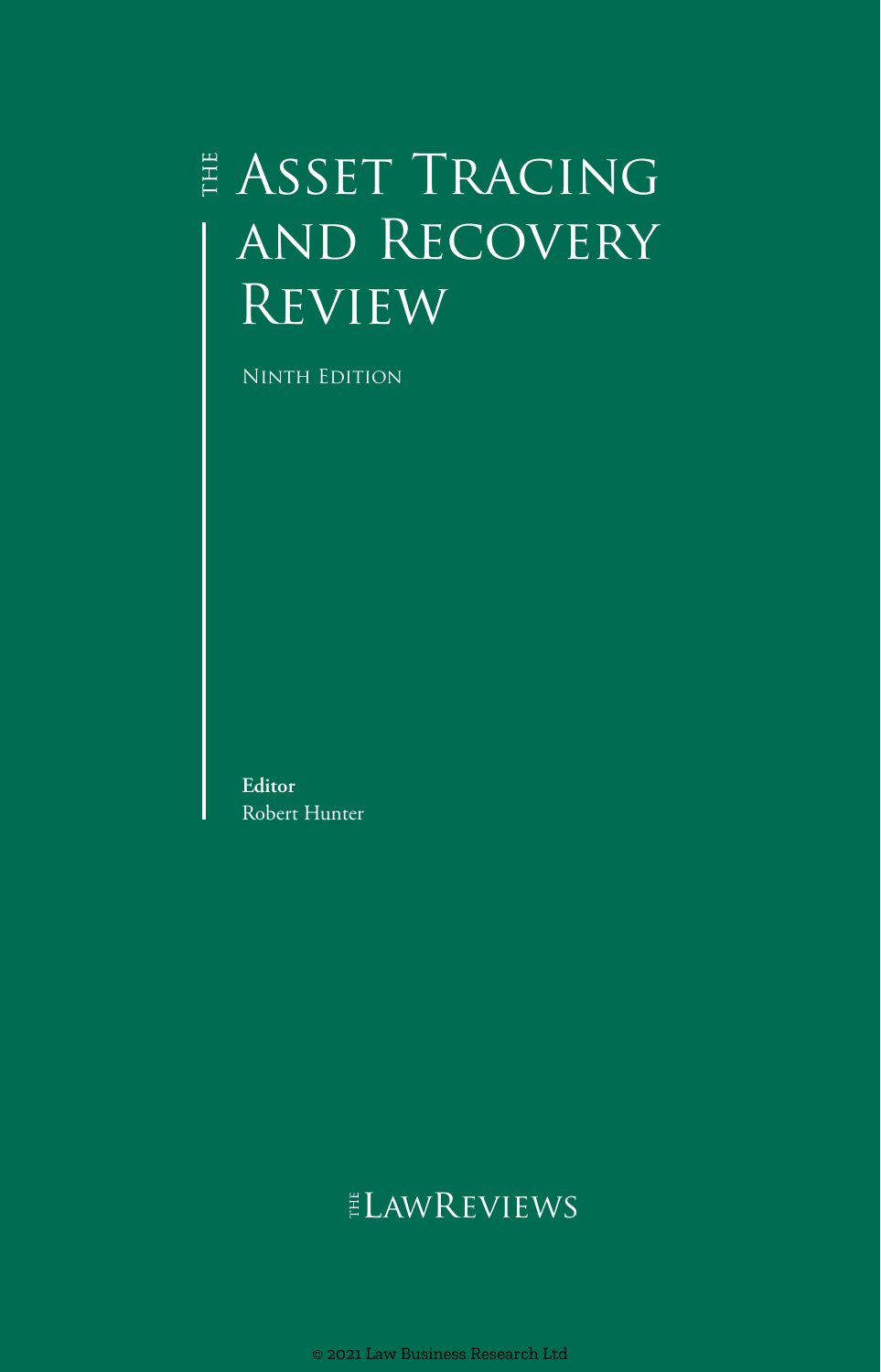# **E ASSET TRACING** and Recovery Review

Ninth Edition

Reproduced with permission from Law Business Research Ltd This article was first published in October 2021 For further information please contact Nick.Barette@thelawreviews.co.uk

**Editor** Robert Hunter

# $ELMR$  EVIEWS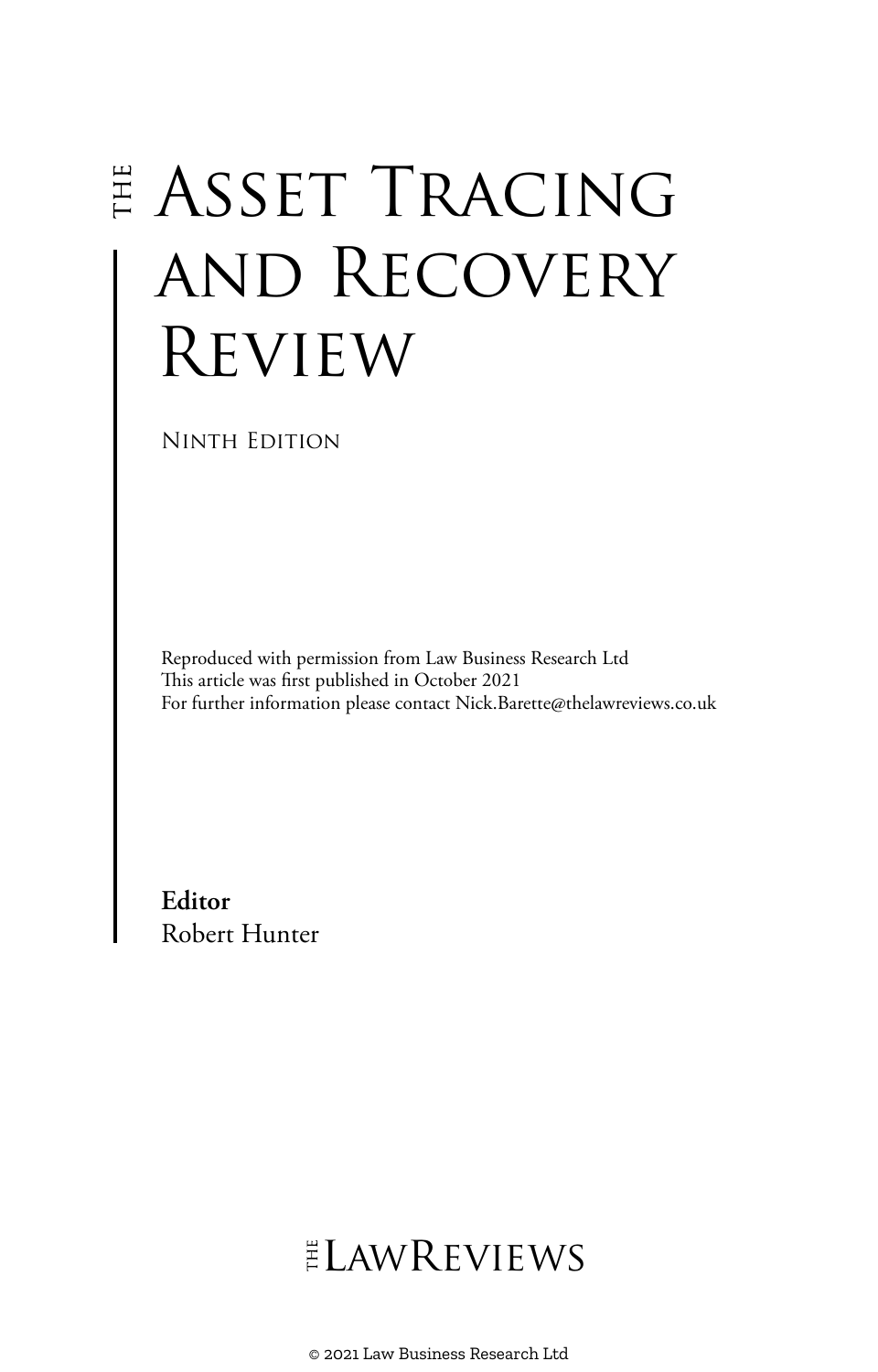#### PUBLISHER Clare Bolton

#### HEAD OF BUSINESS DEVELOPMENT Nick Barette

#### TEAM LEADERS Jack Bagnall, Joel Woods

#### BUSINESS DEVELOPMENT MANAGERS Katie Hodgetts, Rebecca Mogridge

BUSINESS DEVELOPMENT EXECUTIVE Olivia Budd

> RESEARCH LEAD Kieran Hansen

#### EDITORIAL COORDINATOR Leke Williams

PRODUCTION AND OPERATIONS DIRECTOR Adam Myers

> PRODUCTION EDITOR Claire Ancell

> > SUBEDITOR Simon Tyrie

CHIEF EXECUTIVE OFFICER Nick Brailey

Published in the United Kingdom by Law Business Research Ltd, London Meridian House, 34–35 Farringdon Street, London, EC4A 4HL, UK © 2021 Law Business Research Ltd www.TheLawReviews.co.uk

No photocopying: copyright licences do not apply. The information provided in this publication is general and may not apply in a specific situation, nor does it necessarily represent the views of authors' firms or their clients. Legal advice should always be sought before taking any legal action based on the information provided. The publishers accept no responsibility for any acts or omissions contained herein. Although the information provided was accurate as at August 2021, be advised that this is a developing area. Enquiries concerning reproduction should be sent to Law Business Research, at the address above. Enquiries concerning editorial content should be directed to the Publisher – clare.bolton@lbresearch.com

#### ISBN 978-1-83862-759-1

Printed in Great Britain by Encompass Print Solutions, Derbyshire Tel: 0844 2480 112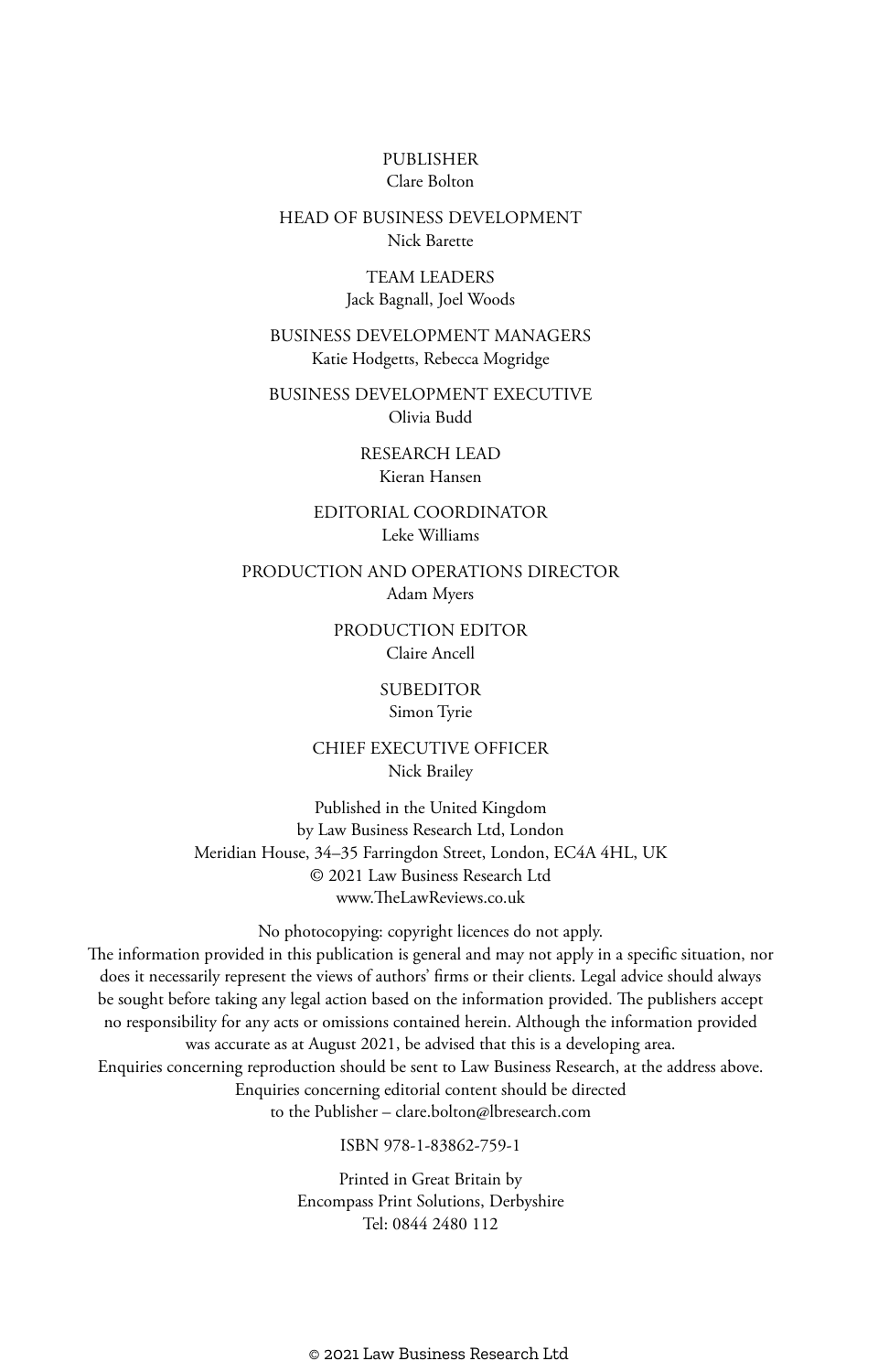# ACKNOWLEDGEMENTS

The publisher acknowledges and thanks the following for their assistance throughout the preparation of this book:

AARNA LAW LLP

ALLEN & GLEDHILL LLP

ALLENS

ANTONIA MOTTIRONI

ARCHIPEL

ARENDT & MEDERNACH

**BAKERHOSTETLER** 

BAKER MCKENZIE

BECH-BRUUN ADVOKATPARTNERSELSKAB

BOFILL ESCOBAR SILVA ABOGADOS

CMS RUSSIA

DONALD MANASSE LAW OFFICES

EDMONDS MARSHALL MCMAHON LTD

EY INDIA

GASSER PARTNER ATTORNEYS AT LAW

LINKLATERS

MARVAL O'FARRELL MAIRAL

METIS RECHTSANWÄLTE PARTG MBB

MICHAEL KYPRIANOU & CO LLC

MONFRINI BITTON KLEIN

RAHMAT LIM & PARTNERS

ROBERT HUNTER CONSULTANTS

© 2021 Law Business Research Ltd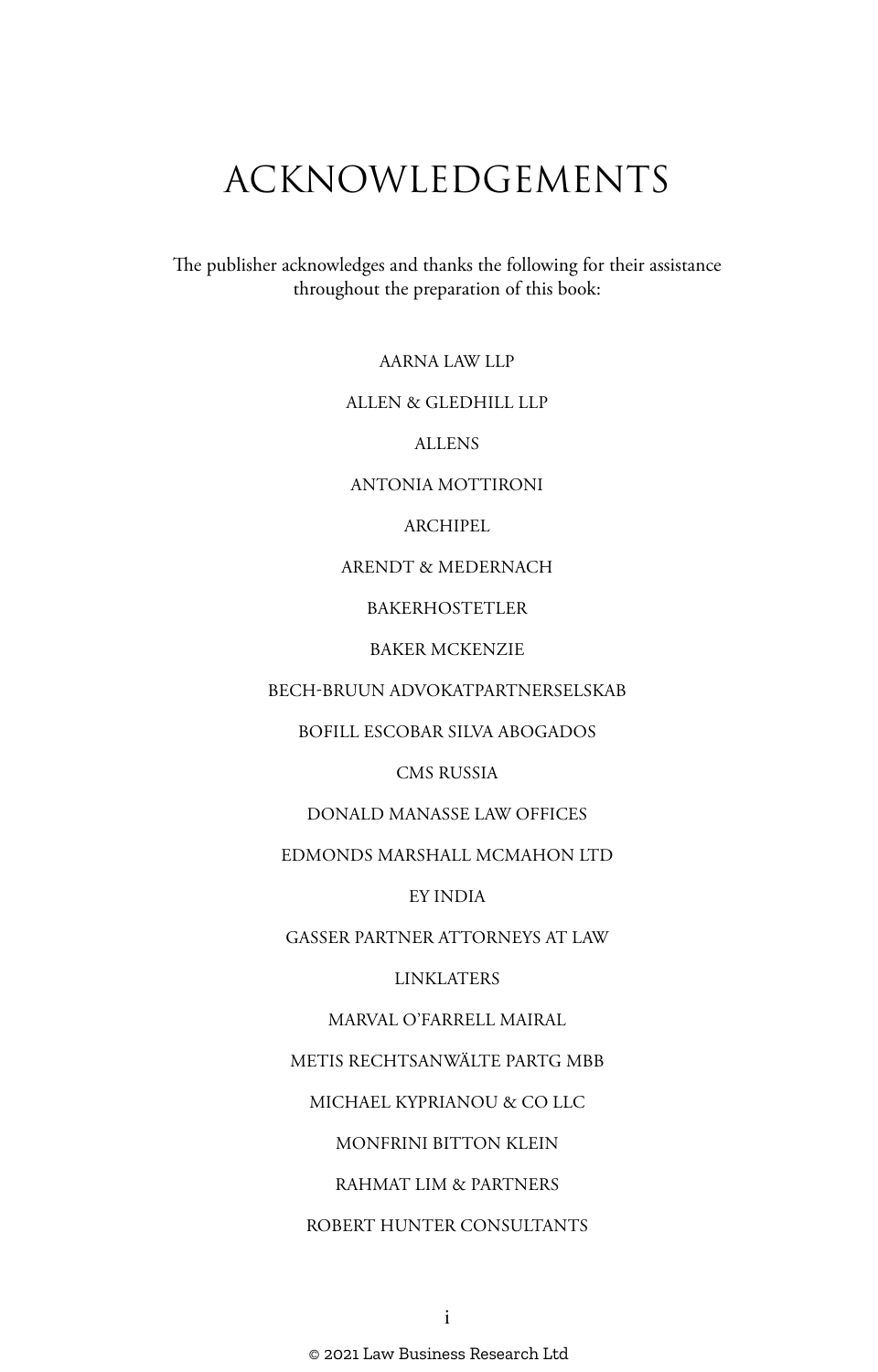SIQUEIRA CASTRO ADVOGADOS SQUIRE PATTON BOGGS STIBBE STUDIO LEGALE PISANO URÍA MENÉNDEZ – PROENÇA DE CARVALHO WOLF THEISS RECHTSANWÄLTE GMBH & CO KG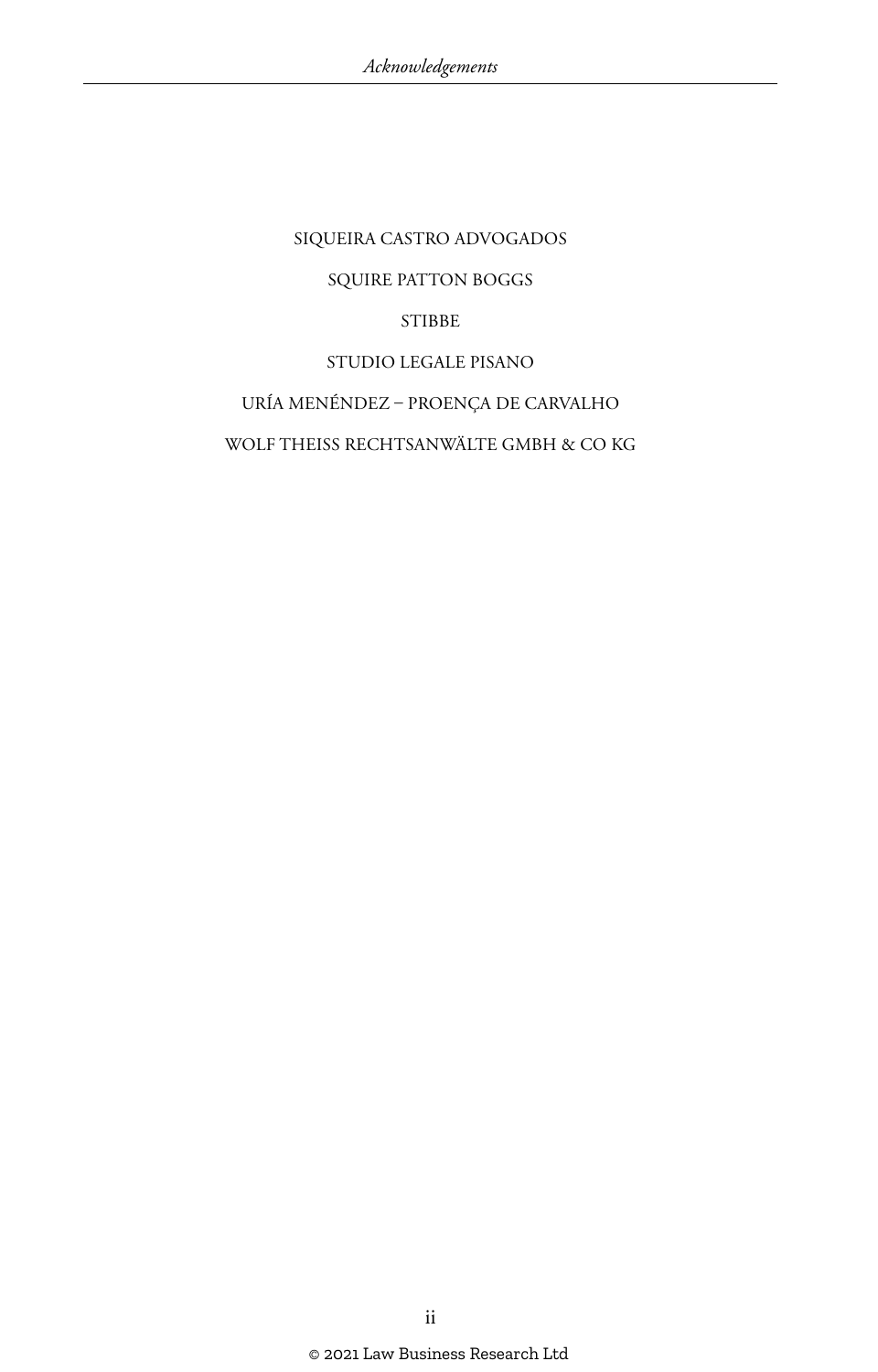# CONTENTS

| Robert Hunter<br>Chapter 1<br>Pedro Serrano Espelta and María Agustina Testa<br>Chapter 2<br>Christopher Prestwich<br>Chapter 3<br>Valerie Hohenberg<br>Chapter 4<br>Hans Van Bavel and Tobe Inghelbrecht<br>Chapter 5<br>João Daniel Rassi, Emerson Soares Mendes and Pedro Luís de Almeida Camargo<br>Chapter 6<br>John J Pirie, Matthew J Latella, David Gadsden and Michael Nowina<br>Chapter 7<br>Jorge Bofill and César Ramos<br>Chapter 8<br>Menelaos Kyprianou<br>Chapter 9<br>Anders Hauge Gløde |            |  |
|-----------------------------------------------------------------------------------------------------------------------------------------------------------------------------------------------------------------------------------------------------------------------------------------------------------------------------------------------------------------------------------------------------------------------------------------------------------------------------------------------------------|------------|--|
|                                                                                                                                                                                                                                                                                                                                                                                                                                                                                                           |            |  |
|                                                                                                                                                                                                                                                                                                                                                                                                                                                                                                           |            |  |
|                                                                                                                                                                                                                                                                                                                                                                                                                                                                                                           |            |  |
|                                                                                                                                                                                                                                                                                                                                                                                                                                                                                                           |            |  |
|                                                                                                                                                                                                                                                                                                                                                                                                                                                                                                           |            |  |
|                                                                                                                                                                                                                                                                                                                                                                                                                                                                                                           |            |  |
|                                                                                                                                                                                                                                                                                                                                                                                                                                                                                                           |            |  |
|                                                                                                                                                                                                                                                                                                                                                                                                                                                                                                           |            |  |
|                                                                                                                                                                                                                                                                                                                                                                                                                                                                                                           |            |  |
|                                                                                                                                                                                                                                                                                                                                                                                                                                                                                                           |            |  |
|                                                                                                                                                                                                                                                                                                                                                                                                                                                                                                           |            |  |
|                                                                                                                                                                                                                                                                                                                                                                                                                                                                                                           |            |  |
|                                                                                                                                                                                                                                                                                                                                                                                                                                                                                                           |            |  |
|                                                                                                                                                                                                                                                                                                                                                                                                                                                                                                           |            |  |
|                                                                                                                                                                                                                                                                                                                                                                                                                                                                                                           |            |  |
|                                                                                                                                                                                                                                                                                                                                                                                                                                                                                                           |            |  |
|                                                                                                                                                                                                                                                                                                                                                                                                                                                                                                           |            |  |
|                                                                                                                                                                                                                                                                                                                                                                                                                                                                                                           |            |  |
|                                                                                                                                                                                                                                                                                                                                                                                                                                                                                                           |            |  |
|                                                                                                                                                                                                                                                                                                                                                                                                                                                                                                           |            |  |
|                                                                                                                                                                                                                                                                                                                                                                                                                                                                                                           | Chapter 10 |  |
| Robert Hunter, Jack Walsh and Ekaterina Pakerova                                                                                                                                                                                                                                                                                                                                                                                                                                                          |            |  |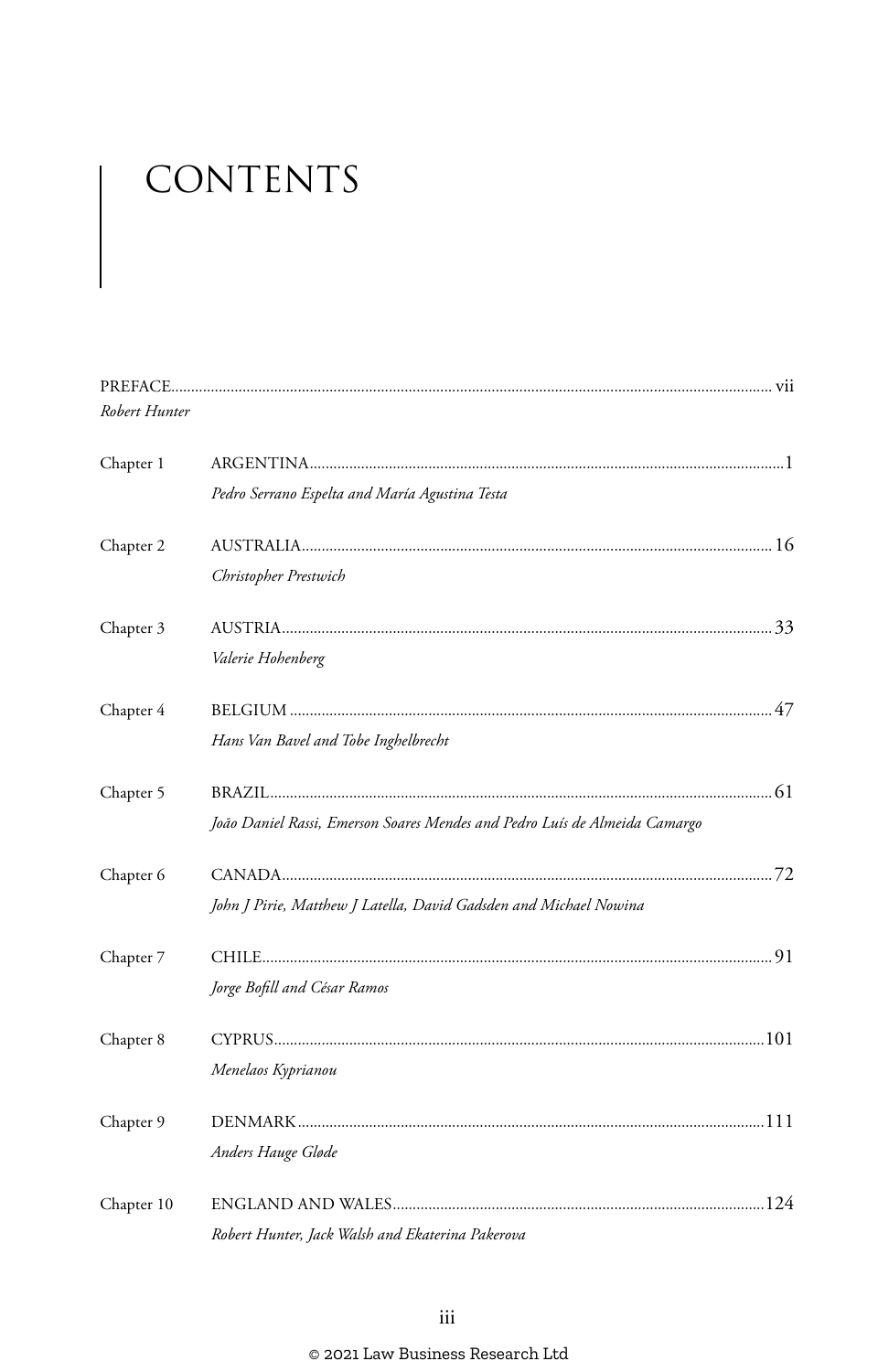| Chapter 11 |                                                                                        |  |
|------------|----------------------------------------------------------------------------------------|--|
|            | Emmanuel Kaspereit, Prosha Dehghani and Martin Brasart                                 |  |
| Chapter 12 |                                                                                        |  |
|            | Florian Wettner                                                                        |  |
| Chapter 13 |                                                                                        |  |
|            | Sandeep Baldava and Shreyas Jayasimha                                                  |  |
| Chapter 14 |                                                                                        |  |
|            | Roberto Pisano                                                                         |  |
| Chapter 15 |                                                                                        |  |
|            | Thomas Nigg                                                                            |  |
| Chapter 16 |                                                                                        |  |
|            | François Kremer and Ariel Devillers                                                    |  |
| Chapter 17 |                                                                                        |  |
|            | Jack Yow, Daphne Koo and Kwong Chiew Ee                                                |  |
| Chapter 18 |                                                                                        |  |
|            | Donald Manasse                                                                         |  |
| Chapter 19 |                                                                                        |  |
|            | Fernando Aguilar de Carvalho and Nair Maurício Cordas                                  |  |
| Chapter 20 |                                                                                        |  |
|            | Sergey Yuryev                                                                          |  |
| Chapter 21 |                                                                                        |  |
|            | Lee May Ling and Chua Xinying                                                          |  |
| Chapter 22 |                                                                                        |  |
|            | Fernando González                                                                      |  |
| Chapter 23 |                                                                                        |  |
|            | Yves Klein and Antonia Mottironi                                                       |  |
| Chapter 24 |                                                                                        |  |
|            | Oren Warshavsky, Gonzalo Zeballos, Geoffrey North, Tatiana Markel and Michelle Usitalo |  |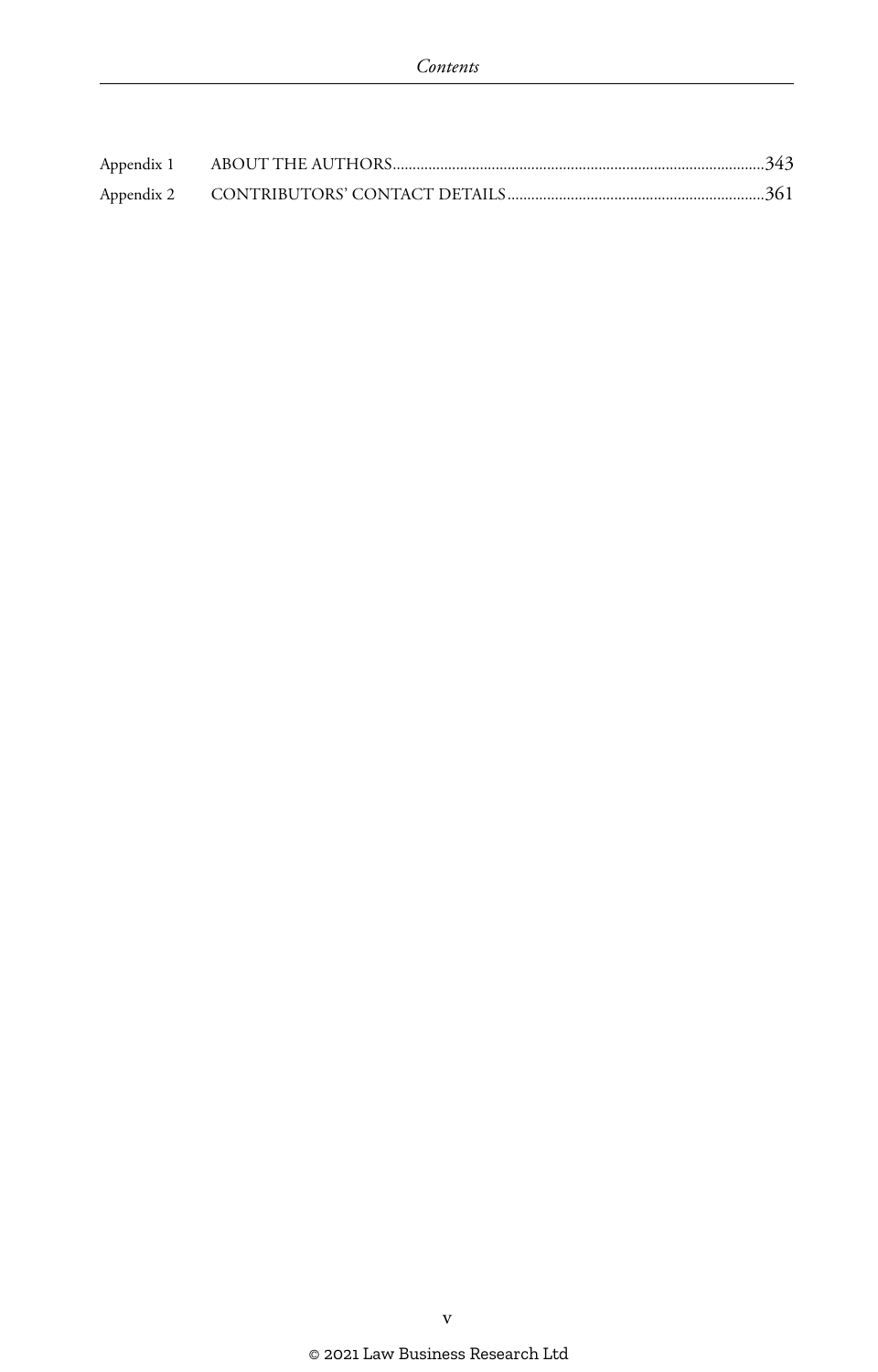# PREFACE

'Fraud' is a word that people find easier to use than to define. Partly for this reason, it is difficult for lawyers to summarise the way in which their particular jurisdictions deal with it. Some of the sources of their laws will be domestic and will have evolved over time. Others will be recent international conventions, where regard must be had to the decisions of other jurisdictions.

But these difficulties aside, the problems that fraud generates pose unique challenges for the legal system of any country. First, there will be forensic issues: to what lengths should the court go to discover what actually happened? Here different jurisdictions place different priorities on what their courts are for. Some treat the court process as an almost sacrosanct search for truth. The courts of my own jurisdiction tend towards this end of the spectrum. Others regard it as a means of resolving disputes efficiently and providing certainty for the litigants. Often courts in this category allow no witness evidence and no procedure for disclosure of documents, regarding both as disproportionately burdensome for any benefit they might provide.

Second, there is the question of whether the court should mark conduct that is 'fraudulent' as particularly abhorrent, in civil proceedings. All will criminalise fraudulent behaviour, but not all will penalise fraudulent conduct by enhancing the victim's compensation or by depriving the fraudsters of arguments that might have been available to them if they had been careless rather than dishonest.

Third, there is the question of innocent parties: to what extent should victims of fraud be given enhanced rights over victims of ordinary commercial default? In some jurisdictions, it is said that victims of fraud part with their assets – at least to some extent – involuntarily while commercial counterparties take risks with their eyes open. Hence, victims of fraud can, in some circumstances, be allowed to retrieve assets from an insolvency before ordinary trade counterparties or general creditors do so.

Lawyers have been mulling over the rights and wrongs of solutions to the problems that fraud presents for centuries. They will never stop doing so. The internationalisation of fraud in the past 40 years or so, however, has meant that they argue about these problems not only with lawyers of their own country, but also with lawyers from other jurisdictions. Rarely nowadays will a fraudster leave the proceeds of fraud in the jurisdiction in which they were stolen. The 1980s and early 1990s saw quite pronounced attempts by fraudsters to 'arbitrage' the various attitudes and priorities of different jurisdictions to retain what they had taken. Perhaps the highest-profile example of this was the use of jurisdictions in which banking secrecy was a priority as a conduit to which the proceeds of fraud would be transmitted. Another well-known strategy was the use of corporate devices and trusts as a means of sheltering assets from those who deserved to retrieve them.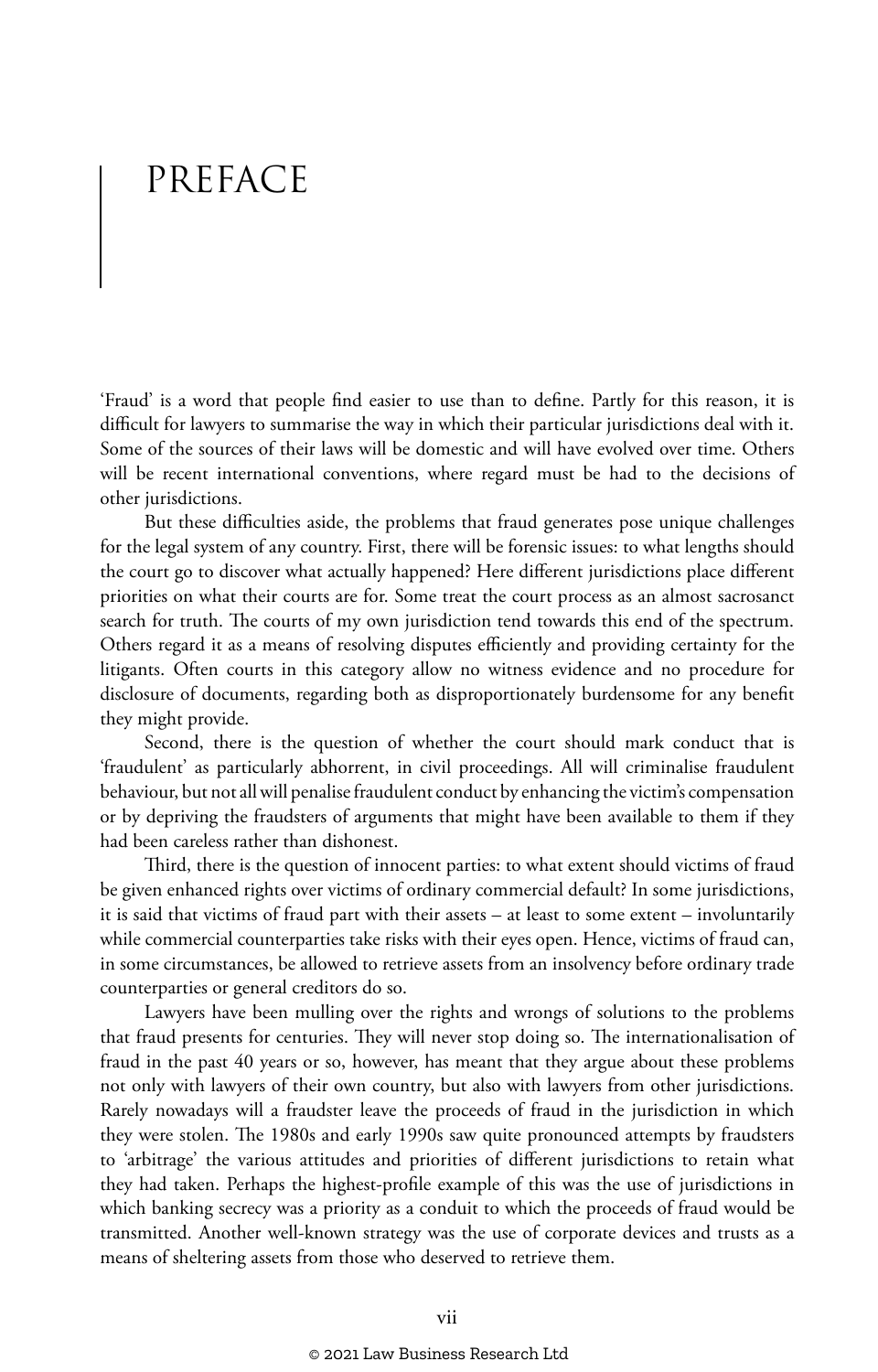A number of factors have served to make this more difficult. The growth of international conventions for the harmonisation of laws and enforcement of judgments is clearly one factor. Perhaps more notable, however, has been the international impetus to curb money laundering through criminal sanctions. These have, however, been first steps, albeit comparatively successful ones. There is still a huge amount to be done.

I have specialised in fraud litigation – virtually exclusively – since the late 1980s. My chosen area has brought me into contact with talented lawyers all over the world. I remain as fascinated as I was at the outset by the different solutions that different countries have to the problems fraud creates. I am sometimes jealous and sometimes frustrated when I hear of the remedies for fraud that other jurisdictions offer or lack. When I talk to lawyers who enquire about my own jurisdiction, I frequently see them experiencing the same reactions. The comparison is more than a matter of mere academic interest. Every month brings some study by the government or private sector tolling the cost of fraud to the taxpayer or to society in general. My own interest goes beyond ordinary 'balance-sheet' issues. When I deal with fraudsters, particularly habitual or predatory ones, I still retain the same appalled fascination that I experienced when I encountered my first fraudster, and I share none of the sneaking admiration for them that I sometimes see in the media; they are selfish, cruel and immature people who not only steal from their victims, but also humiliate them.

Modern times pose fresh challenges for everyone involved in fraud, from those who commit it to those who suffer from it. As Warren Buffet famously said, 'only when the tide goes out do you discover who has been swimming naked'. The coronavirus pandemic has offered the global economy another opportunity to prove him right. Not only are new frauds being discovered, but the growing recession will challenge the budgets of victims, regulators and criminal enforcement bodies to bring those responsible to justice and to retrieve the proceeds. Remote interpersonal dealings are increasing the distance between business counterparties in a way that the internet did, and the growth of cryptocurrency transactions continues to do.

It is not possible to predict the trajectory of these developments. While it is now a cliché to speak of the 'new normal', nobody can be actually sure what that normal will be. Some even dispute that it is useful to speak of a normal at all. Nassim Taleb has argued that the financial world is more frequently and radically affected by extreme and unpredictable occurrences (which he calls 'Sigma' or 'Black Swan' events) than we acknowledge. According to Taleb, we live in 'extremistan' and not 'mediocristan'. He has suggested that it is part of our makeup to blind ourselves to the influence of what we cannot predict.

Taleb may be right. For my part, I rather think that he is. But amid all the unpredictability, there are nevertheless some certainties. Society depends upon trust, and there will always be some people who abuse it. So some people will always commit fraud. Globalisation has ensured that major fraud will usually have an international element. Fraud lawyers will therefore have to be internationally minded.

Perhaps the growing international and technical complexity of fraud will continue to outstrip the ability of any one person to understand or remedy it. One of the heartening things about the legal profession over the past 25 years or so, however, is the growth of an international community of lawyers specialising in fraud and asset tracing work who share knowledge and experience with each other about the events in their fields. This book continues to be a useful contribution to that community.

No book sufficiently brief to be useful could ever contain all the laws of any one jurisdiction relating to fraud. The challenge, unfortunately, for a contributor to a book like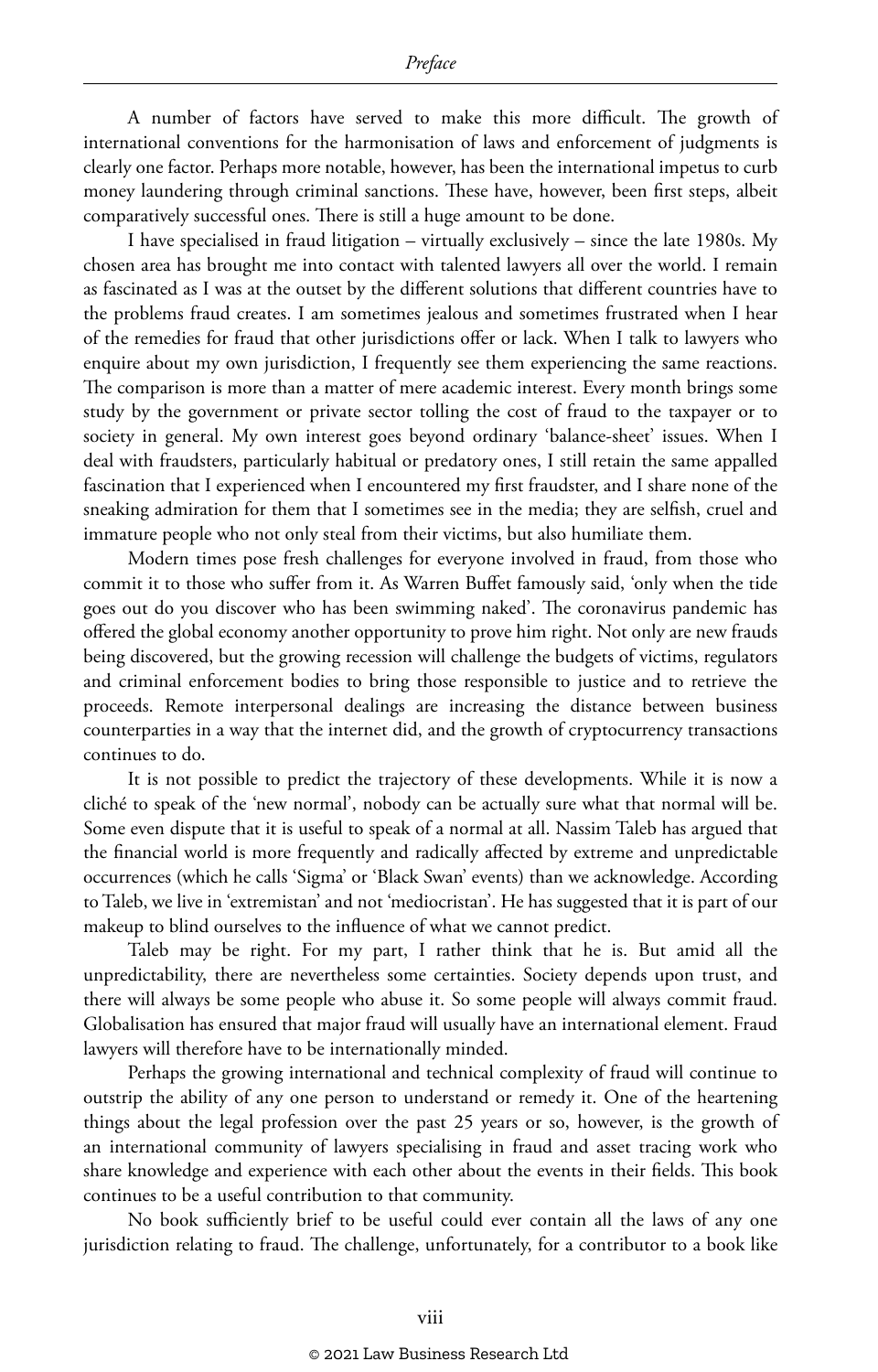this lies as much in what to exclude as in what to say. This review contains contributions from eminent practitioners the world over, who have, on the basis of their experience, set out what they regard as critical within their own jurisdictions. Each chapter is similarly structured for ease of reference with similar headings to enable the reader to compare remedies with those in other jurisdictions, and each contributor has been subject to a strict word limit. Despite there being a huge amount more that each would have been perfectly justified in including, I still believe this book to be an enormous achievement.

Once again, we have some of the foremost experts in the area from an impressive array of jurisdictions contributing. I have often thought that true expertise was not in explaining a mass of details but in summarising them in a meaningful and useful way. That is exactly the skill that a work like this requires and I believe that this edition will continue the high standard of the previous six. I have come across a number of the authors in practice, and they are unquestionably the leaders in their fields. I hope that other readers will find the work as useful and impressive as I do.

#### **Robert Hunter**

Robert Hunter Consultants August 2021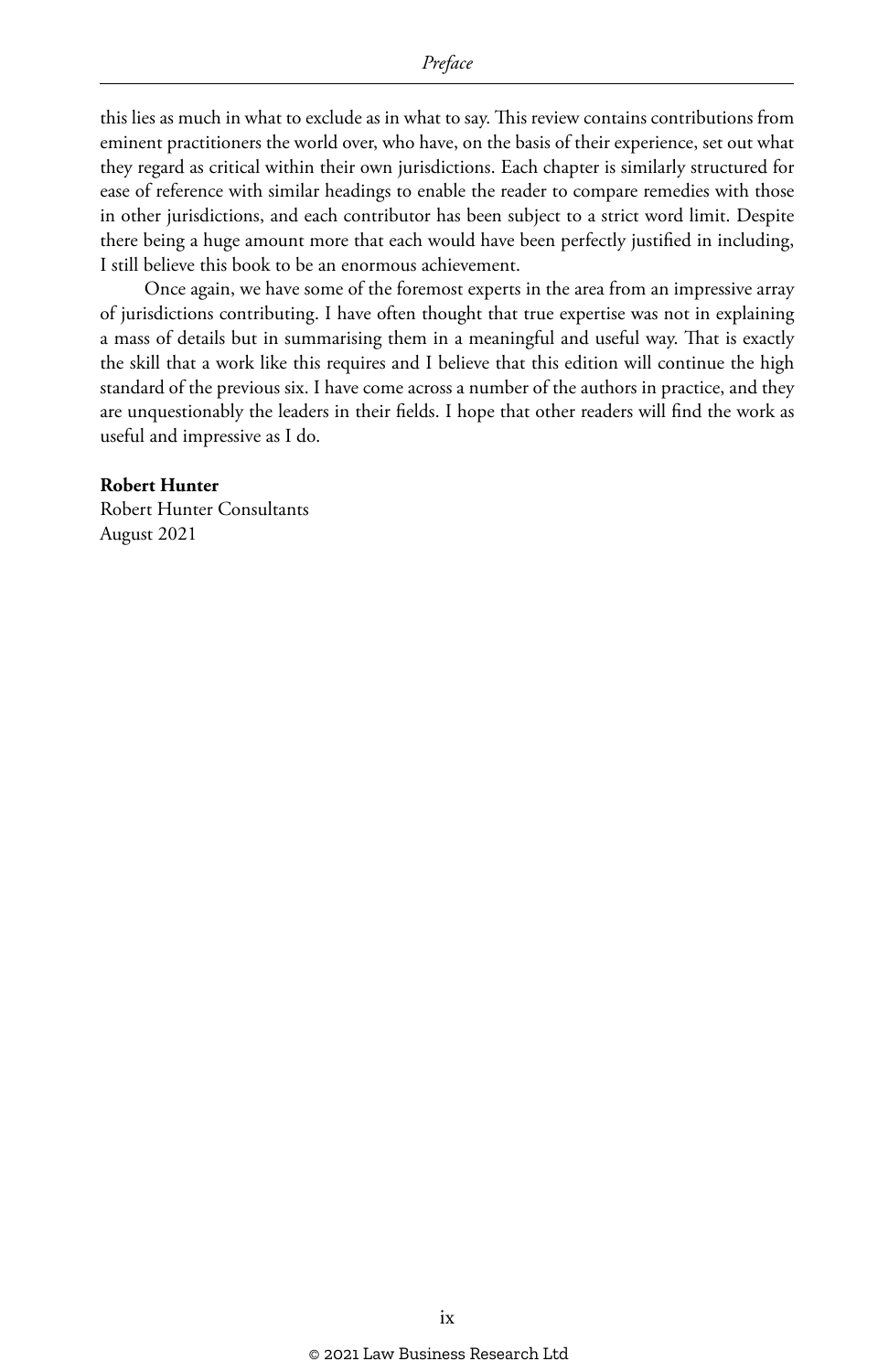## UNITED STATES

*Oren Warshavsky, Gonzalo Zeballos, Geoffrey North, Tatiana Markel and Michelle Usitalo*<sup>1</sup>

#### **I OVERVIEW**

This chapter focuses on asset tracing and recovery, which often arises in connection with helping fraud victims. Generally speaking, fraudulent conduct violates United States laws and victims can look to both law enforcement and private actions to help remedy many of the wrongs they suffered. Fraud victims, both US citizens and non-citizens, may look to the United States courts if the fraudulent conduct – or the party committing them – has a sufficient connection to the United States.

As the world's largest economy, the United States, unsurprisingly, is home to many of the world's largest companies, financial institutions, investment firms, accounting firms and law firms. Cities like New York, Washington DC, Miami, Chicago, Los Angeles, Houston and San Francisco, for example, host a number of these business institutions which generate substantial international and domestic investment. As might be expected, many international business and financial transactions have portions or components that touch the United States. For example, virtually all US dollar-based transactions go through the US correspondent banking system, most often in New York. As a result, these transactions often fall within the jurisdiction of the United States courts.

The United States is a common-law jurisdiction with a dual-court system: federal courts and state courts in each state. Both federal and state courts offer an independent and skilled judiciary, broad discovery and effective mechanisms for enforcing judgments. Unlike a number of other jurisdictions, there are no general bank secrecy laws. This, coupled with the US approach to broad discovery, provides fraud victims with a number of tools to uncover the structure and modality of the fraud, follow transactions and trace the movement of money, and discover the location of assets.

As detailed below, there are a number of causes of actions that fraud victims can raise to seek recovery or compensation from either the fraudsters themselves or those that aided and abetted the fraud. In general, these claims can be brought in either state or federal courts, though in some instances a federal statute may require that a claim be brought in the federal court. The substantive claims available, when coupled with the jurisdictional reach of the US courts, and the broad discovery those courts allow, provide a fraud victim with ample opportunity to develop a meritorious claim. Importantly, the United States legal system will provide both provisional and final remedies, such as attaching and seizing assets, freezing accounts and offering other types of equitable and injunctive relief.

<sup>1</sup> Oren Warshavsky, Gonzalo Zeballos, Geoffrey North, Tatiana Markel and Michelle Usitalo are partners at BakerHostetler.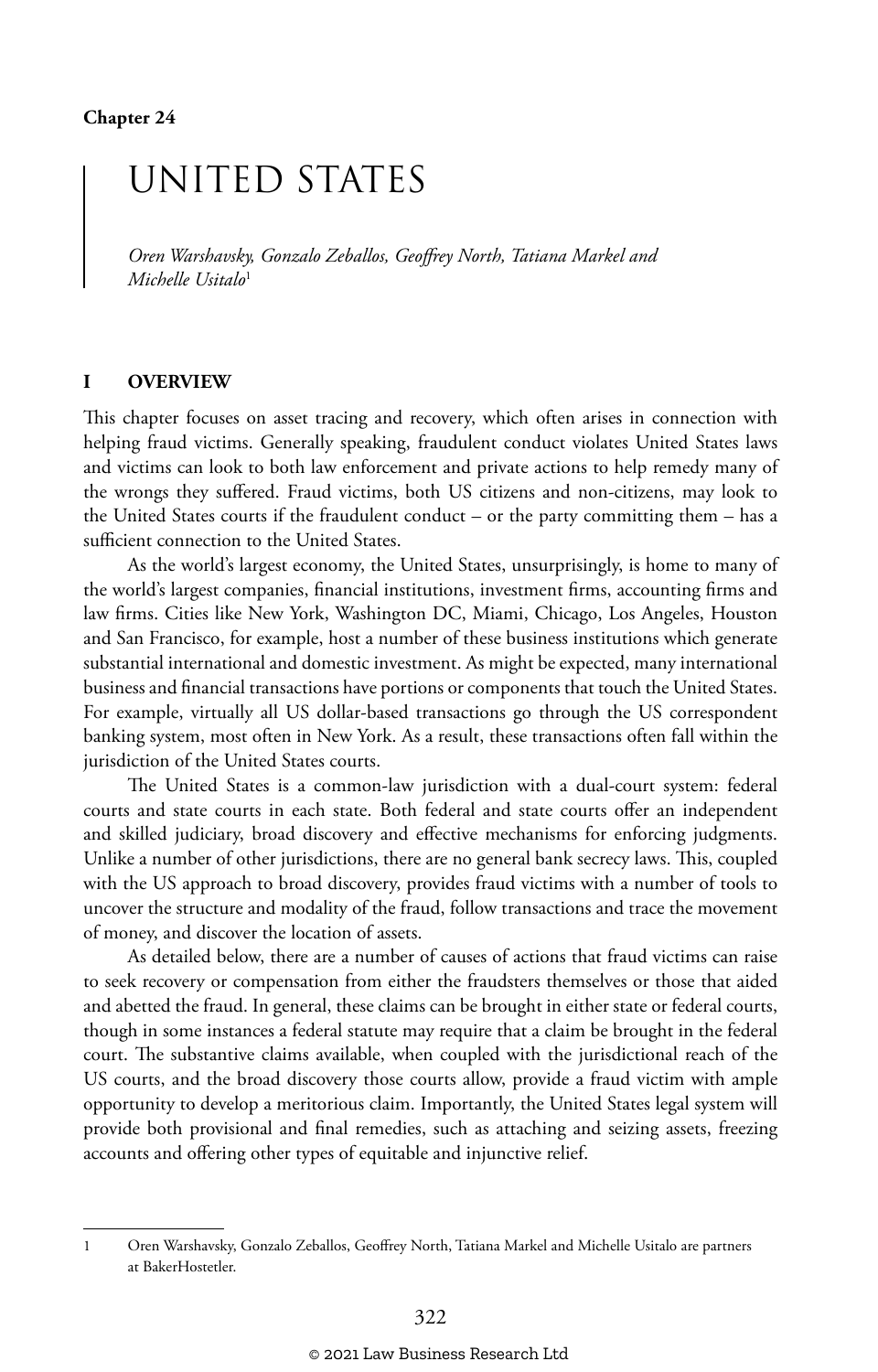The United States authorities and the United States courts will assist foreign courts, arbitral tribunals, foreign authorities, and foreign civil parties, even if the plenary proceeding is occurring elsewhere. Parties to foreign cases may obtain US discovery and provisional remedies that secure US assets pending the outcome of the foreign proceeding. Likewise, US courts will often help enforce foreign judgments or arbitral awards. Accordingly, fraud victims and others seeking to trace and recover assets – whether the plenary action is in the United States – can avail themselves of the US legal system to help their effort.

#### **II LEGAL RIGHTS AND REMEDIES**

#### **i Civil and criminal remedies**

#### *Racketeer Influenced and Corrupt Organizations Act*

The Racketeer Influenced and Corrupt Organizations Act (RICO) provides criminal and civil remedies for victims of organised crime and other criminal schemes.2 RICO claims must meet stringent technical requirements that are beyond the scope of this chapter. However, a civil RICO action need not be based on a prior criminal conviction. Accordingly, a plaintiff in a civil RICO case can establish a claim by a preponderance of the evidence, rather than the higher 'beyond a reasonable doubt' standard that applies in the criminal context. While civil RICO actions hold obvious appeal for plaintiffs, as they offer the chance to recover treble damages, costs, and attorneys' fees, litigants should be cautioned that courts are skeptical of attempts to shoehorn ordinary business disputes into RICO.<sup>3</sup> RICO applies to long-term patterns of criminal activity, not to 'every fraudulent commercial transaction'.<sup>4</sup> Many courts require a plaintiff in a civil RICO action to file a RICO case statement that will be treated as an extension of the complaint.<sup>5</sup> The RICO case statement requires that the pattern of racketeering activity be described in detail.

Under RICO, defendants who engage in a pattern of racketeering activity or collection of unlawful debts, and who participate in an enterprise that affects interstate or foreign commerce, can be held liable to those who suffer damage to their business or property. 'Racketeering activity' includes a variety of violations of state and federal laws enumerated in 18 USC Section 1961(1). An 'enterprise' includes any individual, partnership, corporation, association or other legal entity, and any group of individuals associated in fact although not a legal entity. $^6$  To be liable under RICO, a person must be related to the alleged enterprise in one of the four ways enumerated in the statute, 28 USC Section 1962. 7

Courts have held that RICO does not apply to conduct outside the United States.<sup>8</sup> There is no bright-line test for determining whether a RICO claim is impermissibly extraterritorial. The US Supreme Court recognised that this question is fact-intensive. In *RJR Nabisco Inc v. The European Community*, $^9$  the Court held that to bring a civil RICO action, a plaintiff must 'allege and prove a domestic injury to business or property and [RICO] does not allow

<sup>2</sup> See 8 U.S.C. §§1961–1968.

<sup>3</sup> See, e.g., *McDonald v. Schencker*, 18 F.3d 491, 499 (7th Cir. 1994).

<sup>4</sup> *Calcasieu Marine Nat'l Bank v. Grant*, 943 F.2d 1453, 1463 (5th Cir. 1991).

<sup>5</sup> *Miranda v. Ponce Federal Bank*, 948 F.2d 41, 44 n.3 (1st Cir. 1991).

<sup>6</sup> See *Boyle v. United States*, 556 US 938, 944–45 (2009).

<sup>7</sup> See 28 U.S.C. Section 1962.

<sup>8</sup> See, e.g., *Norex Petroleum Ltd v. Access Industries Inc*, 631 F.3d 29 (2d Cir 2010).

<sup>9</sup> 136 S Ct 2090 (2016).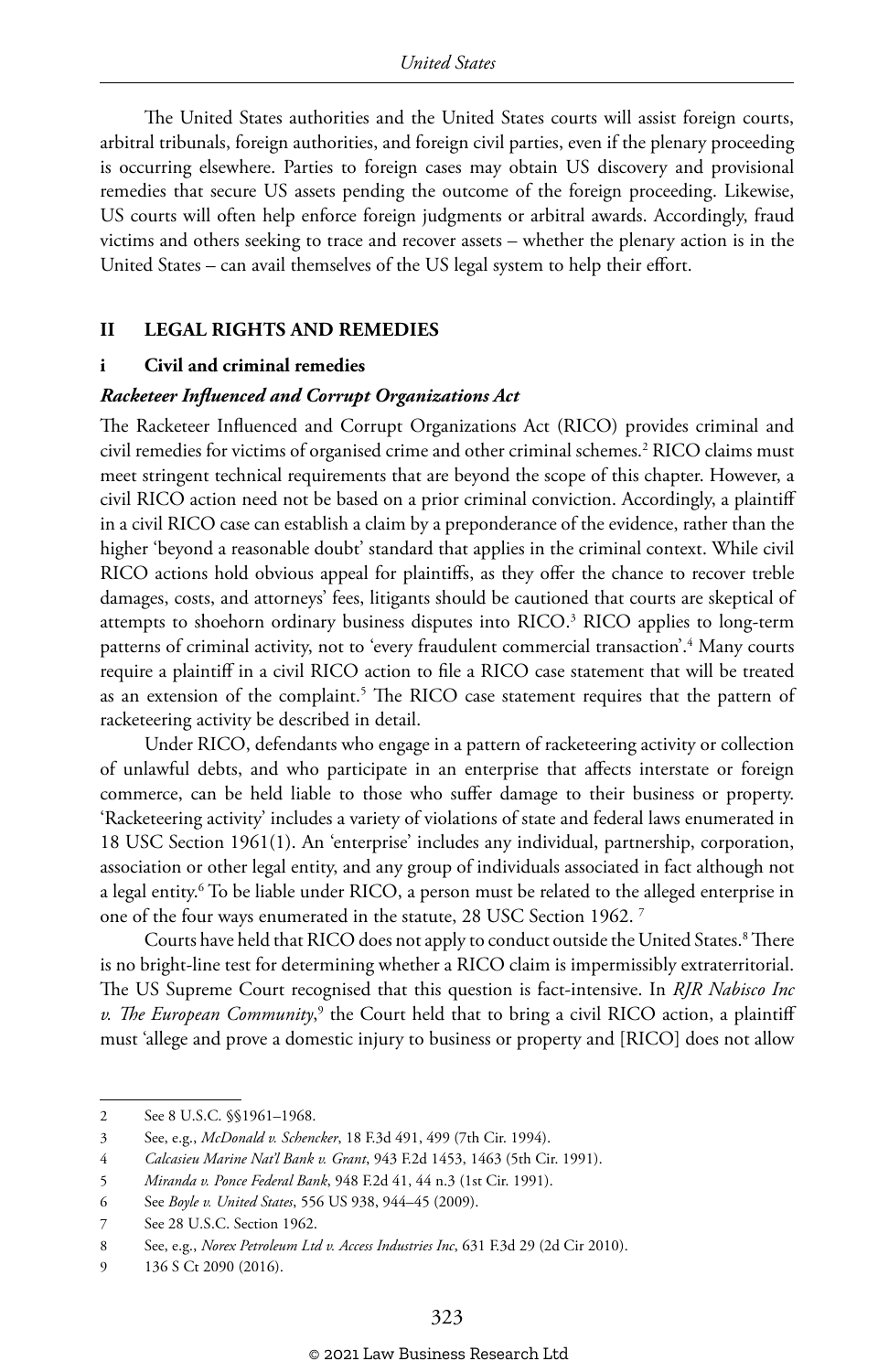recovery for foreign injuries.'10 In this case, the European Community brought a civil RICO action against US tobacco companies alleging money laundering schemes and other criminal acts in association with various international organised crime groups. Through the alleged scheme, smugglers trafficked illegal drugs into Europe. The proceeds of the drug sales were used to pay for large shipments of RJR cigarettes into Europe. The Court found that these acts violated RICO, and that RICO's predicate acts applied extraterritorially, but it dismissed the case because the injury was not domestic. To be considered sufficiently domestic, a foreign RICO enterprise 'must engage in, or affect in some significant way, commerce directly involving the United States. Enterprises whose activities lack that anchor to US commerce cannot sustain a RICO violation.'11

The Court did however recognise that 'disputes may arise as to whether a particular alleged injury is 'foreign' or 'domestic",<sup>12</sup> leaving RICO's extraterritorial application an area for further litigation. Lower courts have begun to grapple with the thorny issue of whether foreign plaintiffs have sufficiently alleged domestic injury. For example, the Second Circuit Court of Appeals found that using a US bank account to facilitate property theft outside of the US does not, by itself, constitute a 'domestic injury'.13 The Third Circuit Court of Appeals found that a plaintiff who lived and provided services (and otherwise acted) in China who alleged loss of goodwill and prospective US clients had not articulated an injury sufficiently domestic to support a RICO claim.

The message is clear: to recover under RICO, a foreign entity will have to show that it suffered an injury to its business or property in the US.

#### *Common-law claims*

Various common-law claims are available to fraud victims to recover assets stolen from them by the perpetrator and those who assisted the perpetrator or benefitted from the fraud. The types of claims one brings under common law depend on the type of fraud and the evidence in the victims' possession at the time they file the complaint. Common-law claims are creatures of state law. However, while there are some differences state-to-state, the elements are quite similar across US jurisdictions.

#### *Fraud*

The elements of a common law fraud claim are (1) a misrepresentation or a material omission of fact (2) which was false and known to be false by the defendant (scienter), (3) made for the purpose of inducing the other party to rely upon it (intent to defraud), (4) justifiable reliance of victim on the misrepresentation or material omission, and  $(5)$  injury.<sup>14</sup> Though these may vary slightly from jurisdiction to jurisdiction, the elements will be quite similar across the states.15 Under federal and state law, fraud must be pleaded with particularity, though there is usually an exception for information that would be solely within the wrongdoer's knowledge  $(i.e., intent).$ <sup>16</sup>

<sup>10</sup> id. at 2111.

<sup>11</sup> id. at 2105.

<sup>12</sup> id. at 2011.

<sup>13</sup> *Bascunan v. Elsaca*, 874 F.3d 806, 814 (2d Cir. 2017).

<sup>14</sup> *Pasternack v. Lab. Corp. of Am. Holdings*, 27 N.Y.3d 817, 827 (2016).

<sup>15</sup> See, e.g., *AREI II Cases*, 216 Cal. App 4th 1004, 1021–22 (Cal. Ct. App. 2013).

<sup>16</sup> F.R.C.P. 9(b).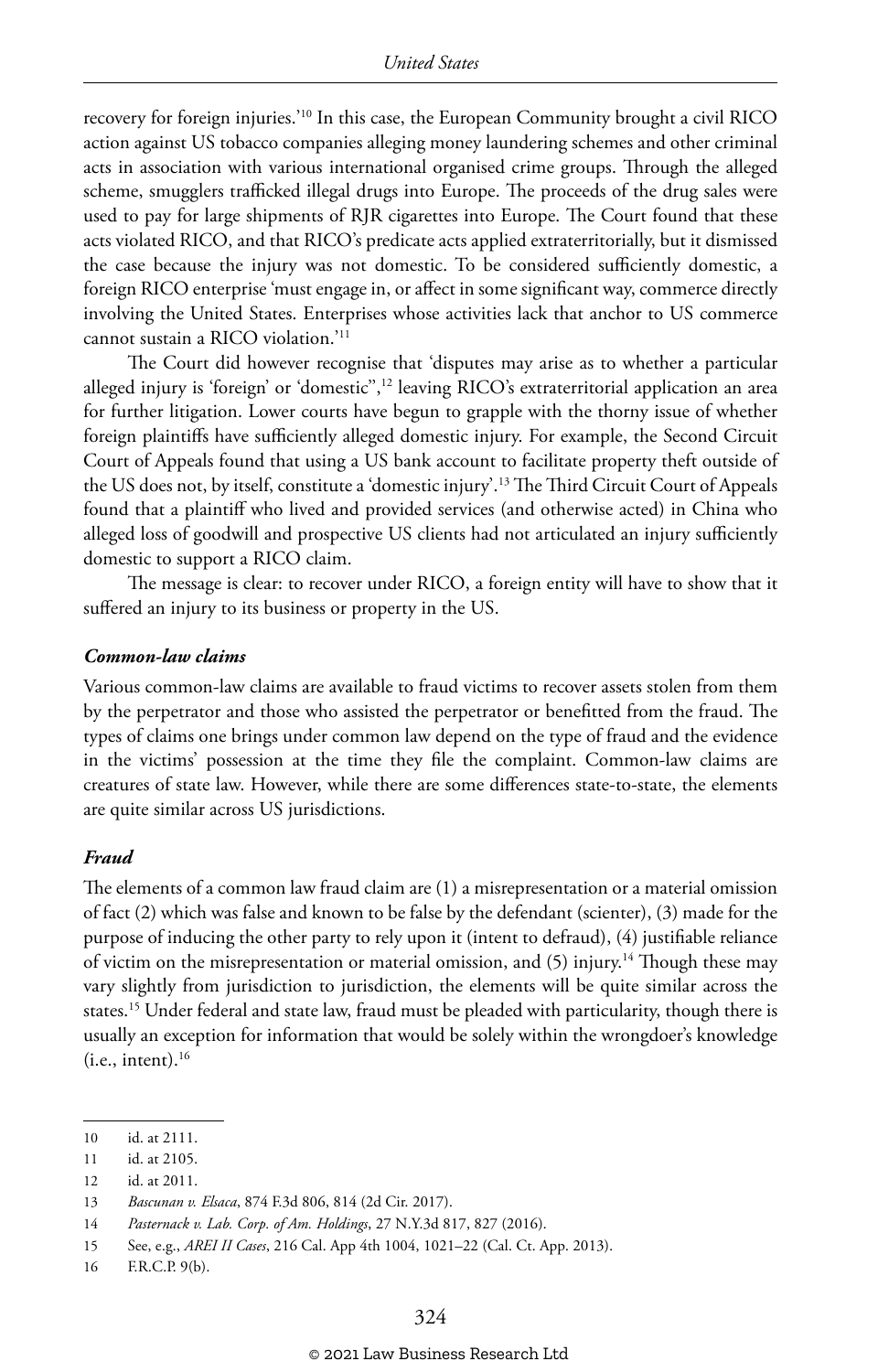There are two ways to measure fraud damages:

- *a* the out-of-pocket rule, which compensates for the actual pecuniary loss sustained as a direct result of the wrong; and
- *b* the benefit-of-the bargain rule, which compensates the victim for what they would have had had the fraud not been committed.<sup>17</sup>

The out-of-pocket rule is prevalent in New York. California agrees, though it applies the harsher benefit-of-the bargain rule when the fraud has been perpetrated by a fiduciary.<sup>18</sup> Punitive damages may be recovered in certain circumstances, like when the fraud is gross, wanton, wilful or involves morally culpable conduct.<sup>19</sup>

The limitations periods for fraud claims vary across the 50 states, but in most cases will be tolled for discovery.

#### *Aiding and abetting fraud*

As against those that assisted the perpetrator, the victim can bring an aiding and abetting claim. Necessary for a claim of aiding and abetting common-law fraud are:

- *a* the existence of a fraud;
- *b* the defendant's knowledge of the fraud; and
- $c$  the defendant's substantial assistance in advancing the fraud's commission.<sup>20</sup>

Like fraud, aiding and abetting fraud must be pleaded with particularity. Damages for aiding and abetting fraud are similar to those for fraud.

#### *Civil conspiracy*

Conspiracy is a concept closely allied with aiding and abetting and is available in some jurisdictions. A conspiracy generally requires an agreement and an overt act causing damage. Aiding and abetting requires no agreement, but simply assistance. The common basis for liability for both conspiracy and aiding and abetting, however, is concerted wrongful action.<sup>21</sup> While this tort exists in California, in New York, for example, there is no right of action for civil conspiracy.22

#### *Conversion*

Conversion is the wrongful exercise of dominion over the property of another. The elements of a conversion claim are:

- the plaintiff's ownership or right to possession of the property at the time of the conversion;
- *b* the defendant's conversion by a wrongful act or disposition of property rights; and
- *c* damages.

#### © 2021 Law Business Research Ltd

<sup>17</sup> *Lama Holding Co. v. Smith Barney Inc*., 88 N.Y. 2d 413, 421 (1996); *Auble v. Pacific Gas & Elec. Co*., 55 F. Supp. 2d 1019 (N.D. Cal. 1999).

<sup>18</sup> *Fragale v. Faulkner*, 110 Cal. App. 4th 229, 235–239 (Cal. Ct. App. 2003).

<sup>19</sup> *Giblin v. Murphy*, 73 N.Y.2d 769, 772 (N.Y. 1988).

<sup>20</sup> *Lerner v. Fleet Bank*, N.A., 459 F.3d 273, 292 (2d Cir. 2006); *Fiol v. Doellstedt*, 50 Cal. App. 4th 1318, 1325–26 (1997).

<sup>21</sup> *Janken v. GM Hughes Electronics*, 46 Cal. App. 4th 55, 78 (1996).

<sup>22</sup> *Niagara Mohawk Power Corp. v. Testone*, 272 A.D.2d 910, 911 (4th Dept 2000).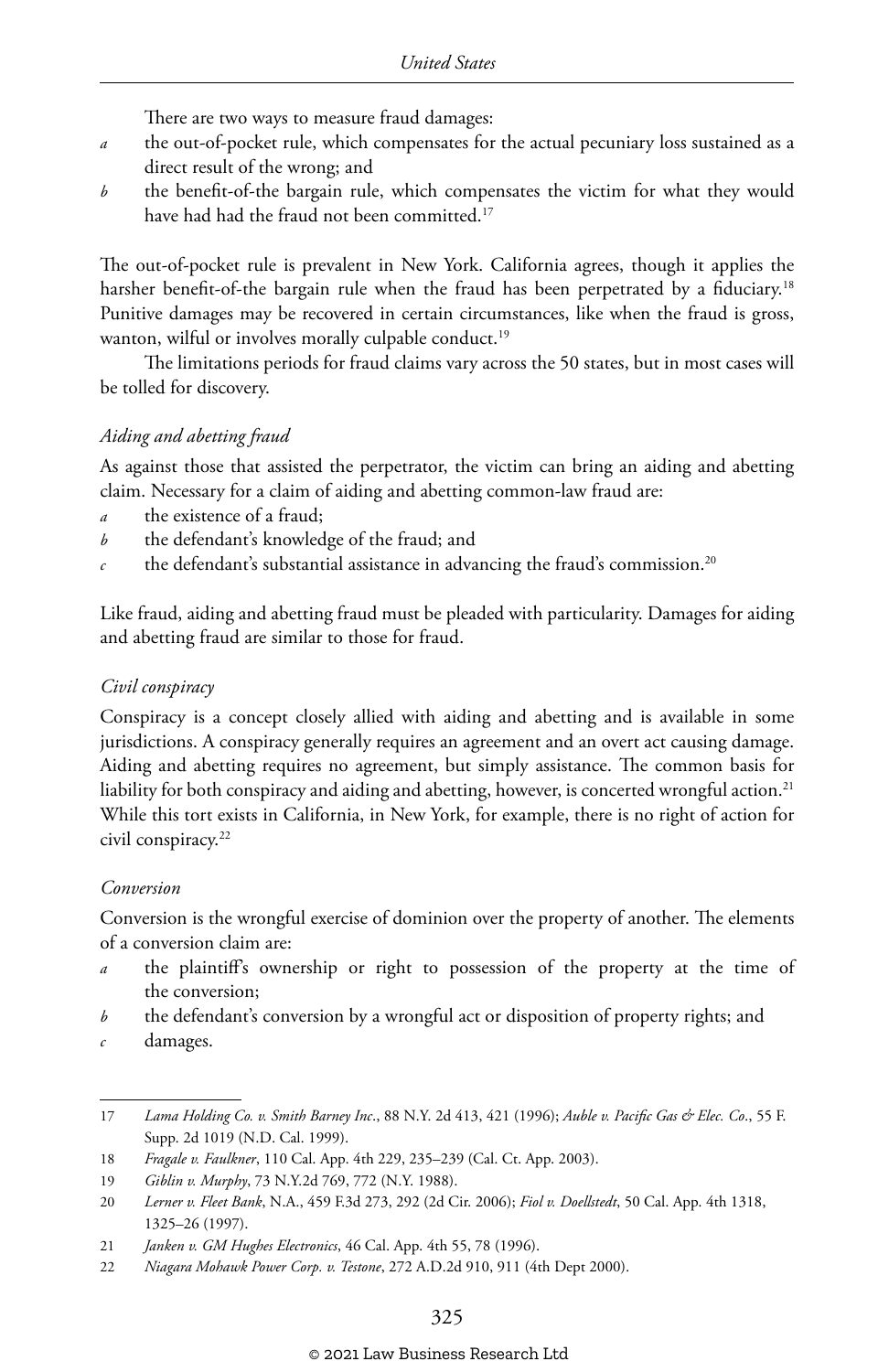It is not necessary that there be a manual taking of the property; it is only necessary to show an assumption of control or ownership over the property, or that the alleged converter has applied the property to his or her own use.<sup>23</sup> Although it is most often applied to chattel, it may be used in the case of stolen money if that money is specifically identifiable.<sup>24</sup>

The measure of damages in a conversion action is the value of the property at the time of the conversion.25 Appreciation in the value of the property may be allowed if proper to make the plaintiff whole.<sup>26</sup> Punitive damages are available to redress egregious conduct.

The statute of limitations for conversion is generally three years, though it certainly can differ across jurisdictions.

#### *Unjust enrichment and money had and received*

These are equitable claims available to a party when another has unfairly benefited at such party's expense. The elements for a claim of unjust enrichment are:

- *a* receipt of a benefit;
- *b* retention of the benefit at the expense of another; and
- *c* under principles of equity and good conscience, the defendant should not be permitted to keep the money.<sup>27</sup>

A claim for money had and received has similar elements.28 Unjust enrichment and money had and received are often asserted as catch-all claims or when conduct does not fall squarely within a cause of action listed above but a wrong has clearly been committed and needs to be redressed. Punitive damages are generally not available for these claims.

The statute of limitations for these claims varies; in California it is three years, and it is six years in New York.

#### *Duty-based claims*

If it can be established that the defendant has a duty to the plaintiff (e.g., fiduciary duty, duty of care), other claims can be brought including breach of fiduciary duty, aiding abetting breach of fiduciary duty, negligence, and gross negligence, among others. For most of these claims, the elements are a breach of a duty and a resulting injury. For negligence there must also be causation, namely, the breach was the proximate cause of the aggrieved party's damages.<sup>29</sup>

<sup>23</sup> *Oakdale Village Group v. Fon*g, 43 Cal. App. 4th 539, 543–544 (1996).

<sup>24</sup> *770 Owners Corp. v. Spitzer,* 2009 WL 30187233 (N.Y. Sup. Sept. 21, 2009); *Home Servs. Network v. German*, 2012 Cal. App. Unpub. LEXIS 1272, at \*17 (Ct. App. Feb 22, 2012).

<sup>25</sup> *Long Playing Sessions, Inc. v. Deluxe Laboratories, Inc*., 129 A.D.2d 539, 540 (1st Dep't 1987).

<sup>26</sup> *Matter of Rothko's Estate*, 43 N.Y.2d 305 (1977).

<sup>27</sup> *Prakashpalan v. Engstrom, Lipscomb & Lack*, 223 Cal. App. 4th 1105, 1132 (2014). *Whitman Realty Group, Inc. v. Galano*, 838 N.Y.S.2d 585, 588 (2d Dep't 2007)).

<sup>28</sup> *Matter of Estate of Witbeck*, 245 A.D.2d 848, 850 (3rd Dep't. 1997); see also *Board of Educ. of Cold Spring Harbor Cent. School Dist. v. Rettaliata*, 78 N.Y.2d 128, 138 (N.Y. 1991).

<sup>29</sup> *Thomas v. U.S. Soccer Federation, Inc.*, 236 A.D.2d 600, 601-02 (2d Dep't 1997); *Kush v. City of Buffalo*, 59 N.Y.2d 26, 32–33 (1983).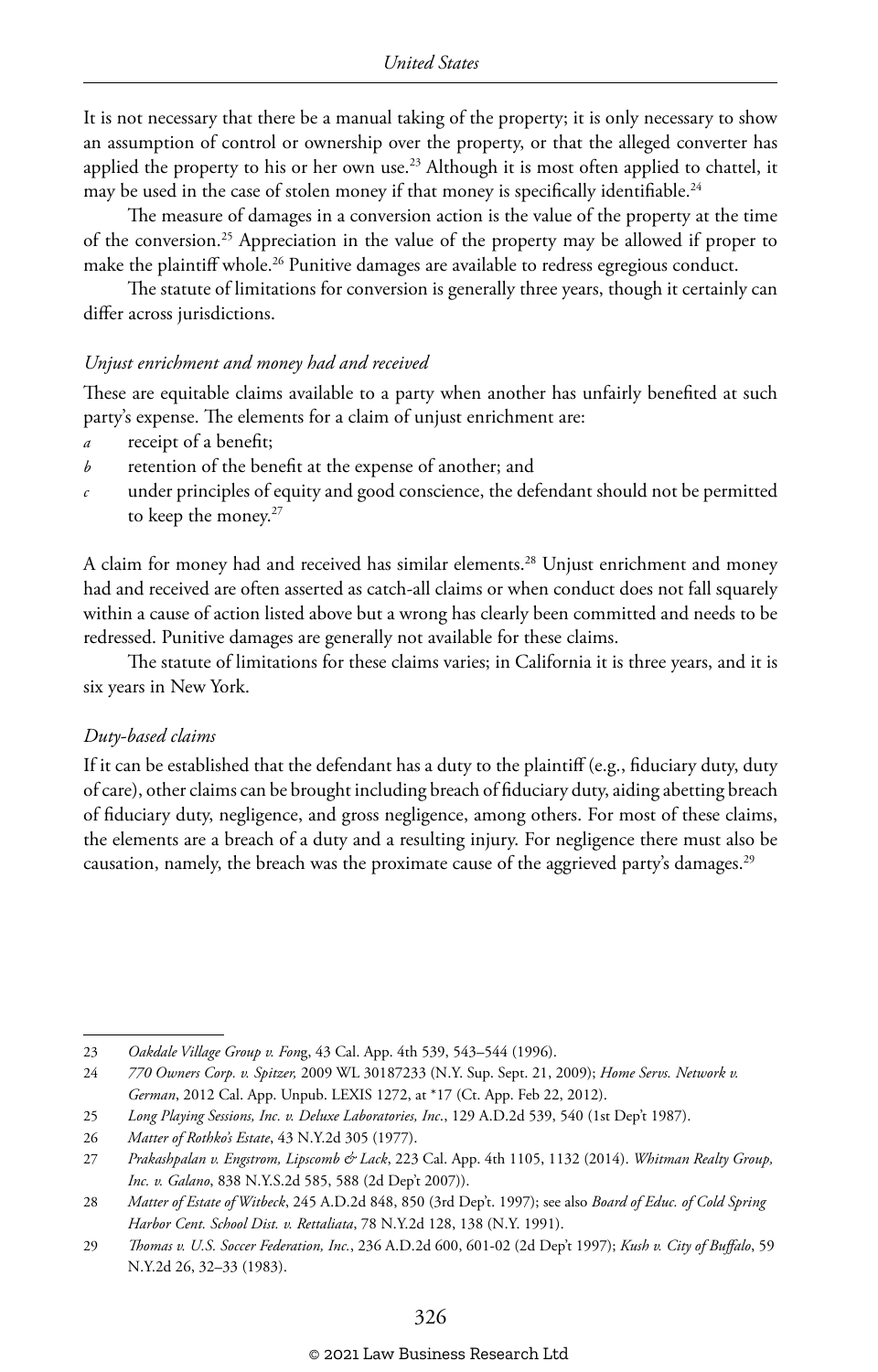#### *Statutory claims*

#### *Fraudulent conveyance*

Most states have adopted the Uniform Fraudulent Transfer Act (UFTA) and have incorporated the provisions of the act into their local statutes.<sup>30</sup> The purpose of the Act is to prevent debtors from putting assets outside of the reach of creditors and allows creditors to retrieve the property fraudulently transferred from third parties.<sup>31</sup> Under the UFTA, when transfers are made without fair consideration that render the debtor insolvent or undercapitalised, they are considered constructively fraudulent and can be unwound. Alternatively, the aggrieved creditor must demonstrate 'intent to defraud hinder, delay either present or future creditors.' Because intent is difficult to prove, fraudulent intent is often demonstrated with badges of fraud, namely, circumstances that are associated with fraud. Among such circumstances are:

- *a* a close relationship between the parties;
- *b* a questionable transfer not in the usual course of business;
- inadequacy of the consideration;
- *d* the transferor's knowledge of the creditor's claim and the inability to pay it; and
- retention of control of the property by the transferor after the conveyance.<sup>32</sup>

A transfer made with actual intent to defraud may be unwound regardless of whether fair consideration was provided. In most jurisdictions, the statute of limitations for this claim is four years.

#### *California Penal Code Section 496*

California Penal Code Section 496(c) provides a private right of action for 'any person who has been injured' by a wrongdoer's knowing receipt of stolen property. A prevailing plaintiff can recover three times the amount of actual damages, costs of suit and reasonable attorney's fees. In *Bell v. Feibush*, 33 the California Court of Appeals reiterated the availability of treble damages to an injured party and held that a criminal conviction under Section 496 for receipt of stolen property was not a prerequisite to recovery of treble damages. The court also held that an act constituting theft also included theft by false pretences. The statute of limitations for this claim is three years.

#### **ii Defences to fraud claims**

As detailed above, fraud claims are brought in the US pursuant to state law and follow the common law developed by the courts. You may bring a fraud action in federal or state court, and unless there is statutory cause of action, the applicable state common law will still be followed.

Although the specific elements of fraud claims identified above may vary slightly from state to state, the principles required for the claim are largely the same. Succeeding on a fraud claim is fact intensive and requires extensive proof. There are both threshold and merit defences to a fraud claim in the US.

<sup>30</sup> See, e.g., Cal. Civ. Code §§ 3439–3439.12; N.Y. Debtor & Creditor Law, Article 10 §§ 271–280.

<sup>31</sup> *Is v. Reserva*, 2010 Cal. App. Unpub. LEXIS 8273, at \*17–19 (Ct. App. Oct. 20, 2010).

<sup>32</sup> *Wall Street Assocs. v. Brodsky*, 257 A.D.2d 526, 529 (1st Dept. 1999).

<sup>33</sup> 212 Cal App. 4th 1041 (2013).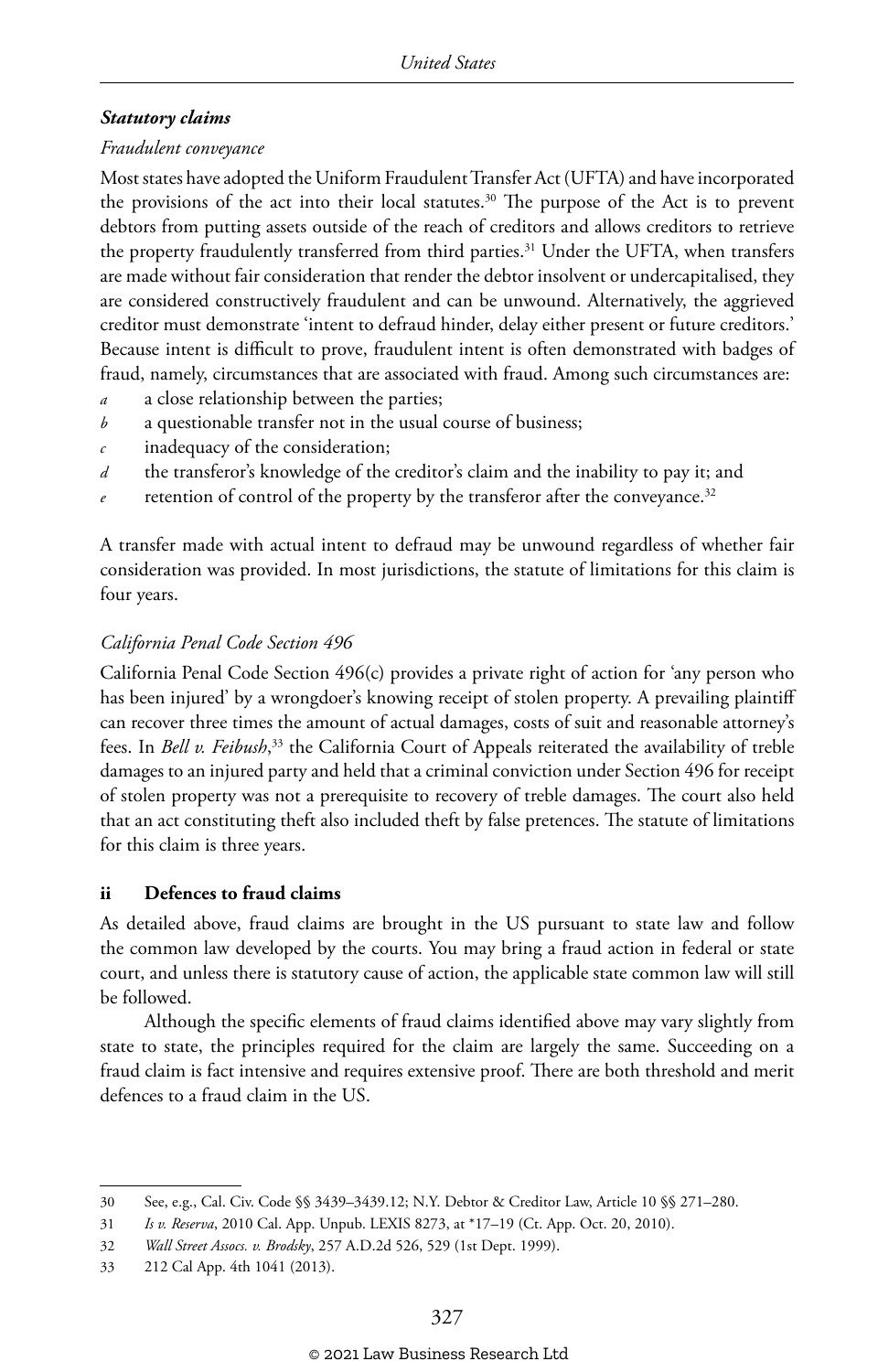The threshold defences include asserting that the claim is time barred or that the plaintiff has failed to meet the pleading burden. The time within which a fraud claim must be brought varies for each state. In California, for example, a fraud claim must be brought within three years.34 Most states, however, recognise an equitable tolling of this time limitation based on when the plaintiff could have or should have discovered the fraud, often referred to as the 'discovery rule'.35 In that instance the limitations period does not begin to run until the reasonable discovery of the fraud. Proving when the fraud could have been discovered is often a very fact intensive inquiry in and of itself. Some states, like New York, have the discovery rule built into the statute, stating that an action for fraud must be commenced within 'the greater of six years from the date the cause of action accrued or two years from the time the plaintiff discovered the fraud, or could with reasonable diligence have discovered it'.<sup>36</sup>

A claim for fraud can also be defeated if the plaintiff does not satisfy the heightened pleading burden required under both federal and state law. Generally, federal law requires that claims are set forth with a short and plain statement demonstrating that the plaintiff is entitled to relief, but a party bringing a fraud claim 'must state with particularity the circumstances constituting fraud.'37 This heightened standard is followed by the states as well.<sup>38</sup> This means that fraud cannot be pleaded generally, but that the facts constituting the fraud must be specifically alleged, and every element of the cause of action for fraud must be alleged factually and with particularity.<sup>39</sup> This requirement necessitates pleading facts that 'show how, when, where, to whom, and by what means the representations were tendered'.<sup>40</sup>

If the fraud claim survives the threshold defences, the specifically plead elements can be attacked on the merits. The court may apply various standards in its analysis based on the underlying facts of the claim. For example, when determining whether the plaintiff's reliance on the material misrepresentation was justified, courts will likely consider the sophistication of the plaintiff.<sup>41</sup> This element also tends to shift the focus of the analysis from the defendant's acts and forces the plaintiff to show that they acted reasonably and prudently under the circumstances. A defendant may also seek to prove that the statement was true or that their own sophistication was such that they did not appreciate that it was false. Simply pleading that a party intentionally misled the defendant would not be sufficient. The plaintiff

<sup>34</sup> Cal. Civ. Proc. § 338(d).

<sup>35</sup> See *Creditors Collection Serv. v. Castaldi*, 45 Cal. Rptr. 2d 511 (Cal. Ct. App. 1995).

<sup>36</sup> N.Y. C.P.L.R. 213(8).

<sup>37</sup> Fed. R. Civ. P. 8 and 9(b).

<sup>38</sup> See *Tenet Healthsystem Desert, Inc. v. Blue Cross of California*, 199 Cal. Rptr. 3d 901, 915 (Cal. Ct. App. 2016); *see also* N.Y. C.P.L.R. 3016(b) (For a cause of action based on Fraud in New York, the circumstances constituting the wrong shall be stated in detail.).

<sup>39</sup> *Committee on Children's Television, Inc. v. General Foods Corp*., 35 Cal.3d 197, 216 (1983).

<sup>40</sup> *Lazar v. Superior Court,* 909 P.2d 981 (1996). There can be an even higher pleading standard for a fraud claim against a corporate defendant where the plaintiff must 'allege the names of the persons who made the allegedly fraudulent representations, their authority to speak, to whom they spoke, what they said or wrote, and when it was said or written.' Id.

<sup>41</sup> *Basis Yield Alpha Fund Master v. Stanley*, 136 A.D.3d 136, 141 (1st Dept 2015); *DDJ Mgt., LLC v. Rhone Group L.L.C.*, 15 N.Y.3d 147, 154 (2010).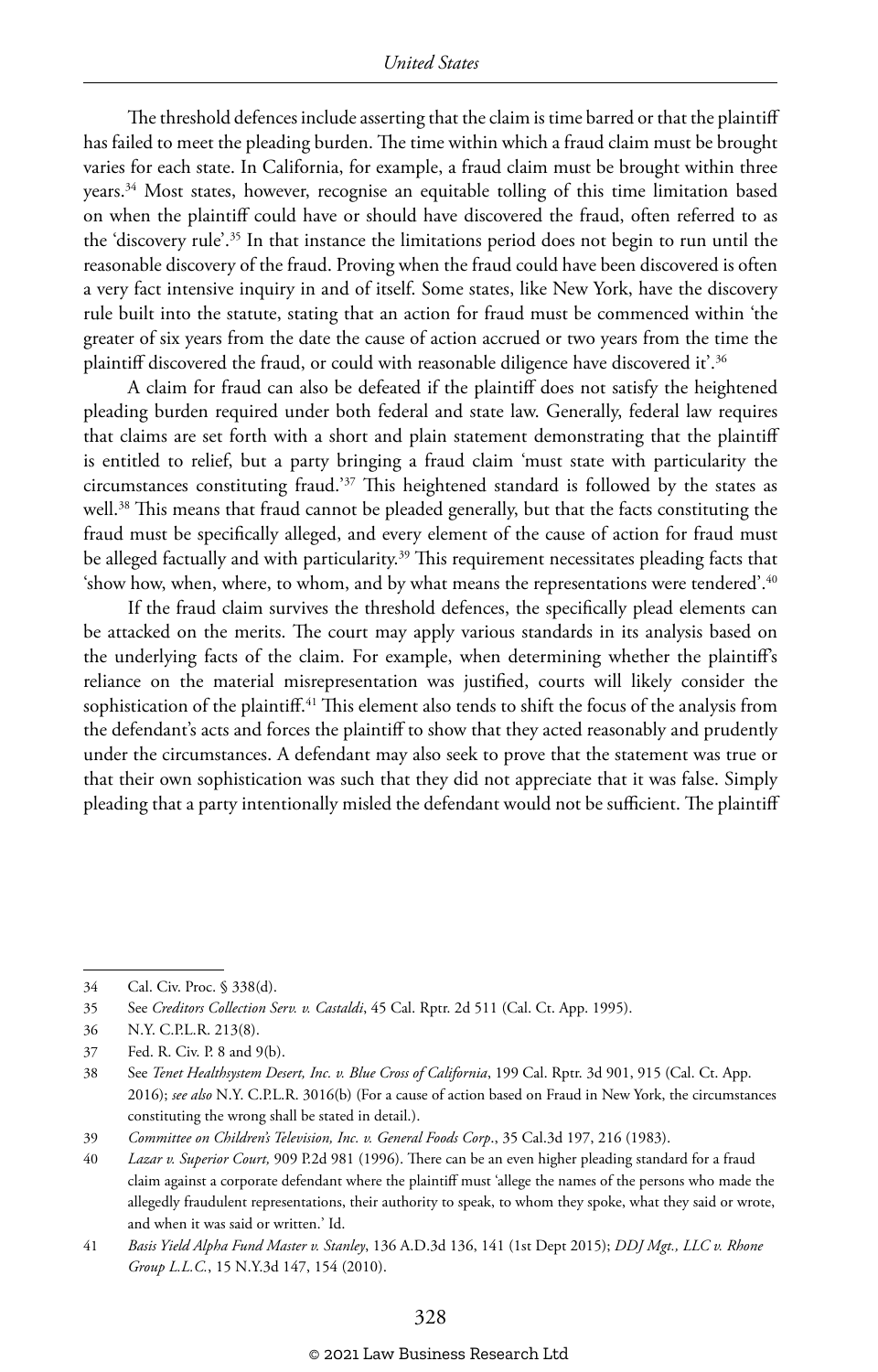must show that the party knew the representation was false.<sup>42</sup> Finally, a defendant may also seek to show that any damages suffered by the plaintiff cannot be directly linked to the material misrepresentation.<sup>43</sup>

#### **III SEIZURE AND EVIDENCE**

#### **i Securing assets and proceeds**

#### *Prejudgment restraint of assets*

Many US jurisdictions provide a mechanism to secure assets pending the outcome of a litigation, though the procedure to do so varies somewhat across the states. Termed a pre-judgment attachment, it is effectively an order of a court placing a lien on the defendants' property within the state and temporarily restraining a defendant from dissipating assets.<sup>44</sup> This increases the likelihood of enforcing the plaintiff's eventual judgment.

Though US law does not provide for a country-wide asset freeze like a *Mareva* injunction,45 a federal court may use Federal Rule of Civil Procedure 64 to issue injunctive relief, including the freezing of assets, by incorporating the procedures of the state in which the property is located, provided that that state allows for prejudgment attachment.<sup>46</sup>

It is important to note that prejudgment attachment is considered a drastic remedy, and a significant showing must be made before it is granted (as further discussed below). Even if such a showing is made, however, a court may still deny relief in its discretion.<sup>47</sup>

In New York, the provisions outlining the procedure to obtain a prejudgment attachment are set forth in Article 62 of the Civil Practice Law & Rules (CPLR). To obtain an order of attachment,<sup>48</sup> the plaintiff must demonstrate:

- $a$  that it is seeking a money judgment;<sup>49</sup>
- *b* probability of success in the merits (similar to what is required for injunctive relief);<sup>50</sup> satisfaction of one of the following five elements of CPLR 6201:<sup>51</sup>

#### © 2021 Law Business Research Ltd

<sup>42</sup> *Hauspie v. Stonington Partners, Inc*., 945 A.2d 584, 588 (Del 2008).

<sup>43</sup> See *Connaughton v. Chipotle Mexican Grill, Inc.,* 135 A.D.3d 535, 538 (1st Dept. 2016).

<sup>44</sup> A pre-judgment attachment, rather than an injunction, is the proper remedy to prevent defendant from dissipating assets when those assets are not the subject of the lawsuit. *Polish Am. Resource Corp. v. Byrczek,* 270 A.D.2d 96 (1st Dept. 2000) ('[I]t was error to grant injunctive relief preventing defendant from disposing of personally owned stock that has no apparent relationship to the action on the ground that otherwise a likely judgment in favour of plaintiff will be uncollectible. An attachment, not an injunction, is the appropriate remedy for securing a potential judgment with property that is not the subject of the action.').

<sup>45</sup> *Grupo Mexicano de Desarrollo S.A. v. All. Bond Fund, Inc*., 527 U.S. 308 (1999).

<sup>46</sup> Fed. R. Civ. P. 64 ('At the commencement of and throughout an action, every remedy is available that, under the law of the state where the court is located, provides for seizing a person or property to secure satisfaction of the potential judgment. But a federal statute governs to the extent it applies.); *United States ex rel. Rahman v. Oncology Assocs*., 198 F.3d 489, 501 (4th Cir. 1999).

<sup>47</sup> *Siegel*, N.Y. Prac. § 317; *J.V.W. Inv. Ltd. v. Kelleher*, 837 N.Y.S.2d 650, 651 (1st Dep't 2007).

<sup>48</sup> CPLR 6212.

<sup>49</sup> *Siegel*, N.Y. Prac.§ 314.

<sup>50</sup> *Trump v. Cheng*, 862 N.Y.S.2d 812 (Sup. Ct. N.Y. Co. 2005) (Trump failed to show a probability of success on the merits of his cause of action for breach of fiduciary duty where defendant's affidavit refuted the conclusory allegations of Trump's affidavit and the allegations of the complaint).

<sup>51</sup> CPLR 6201 is 'strictly construed in favor of those against whom it may be employed.' *Grafstein v. Schwartz,* 100 A.D.3d 699 (2012).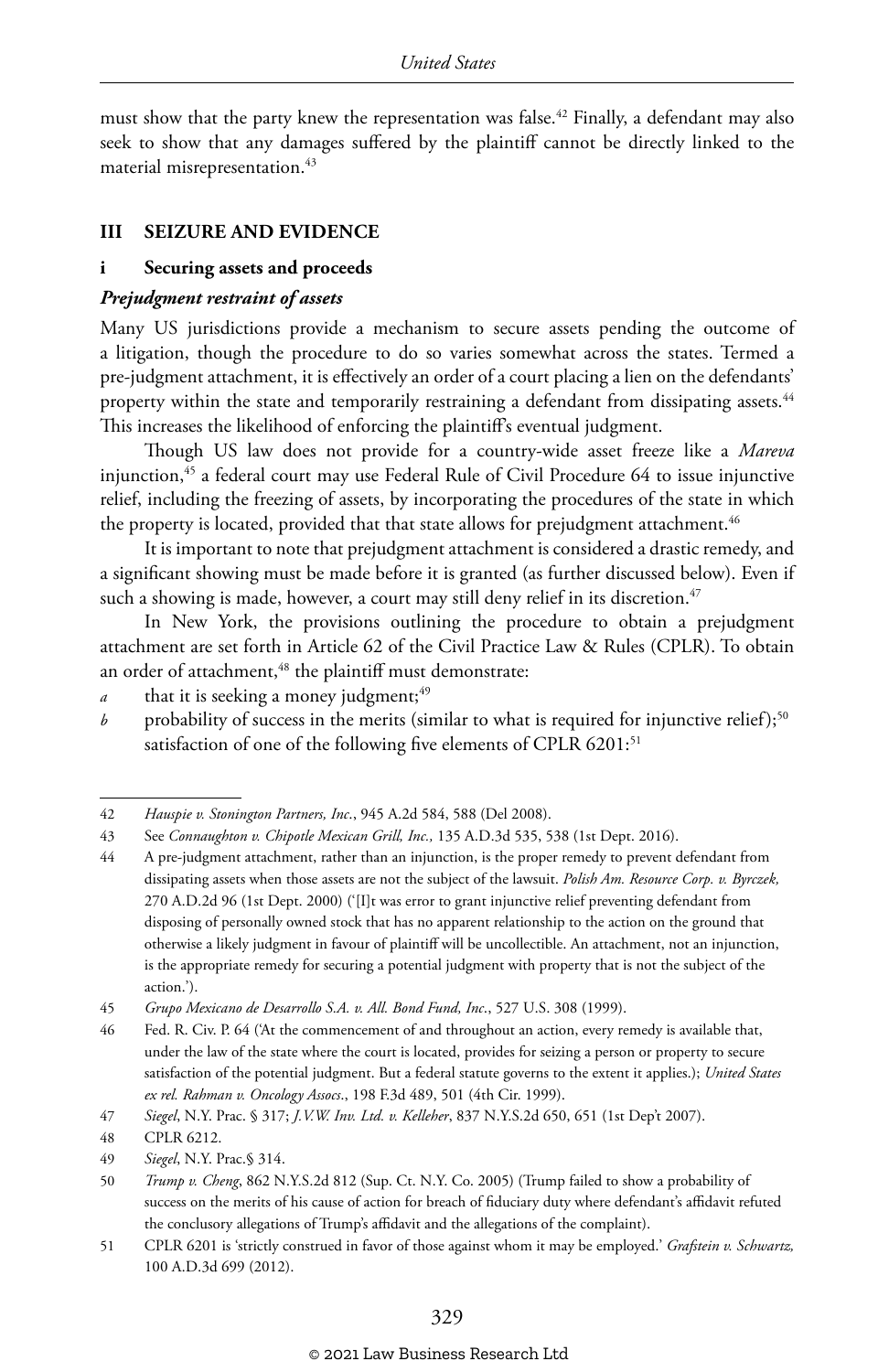- the defendant is a nondomiciliary residing outside of New York, or is a foreign corporation not qualified to do business in New York (this is the most commonly used criteria and for foreign defendants and corporations and provides *quasi in rem* jurisdiction; the relationship between the litigation, defendant and New York must be sufficient to make it fair for defendant to defend the lawsuit there);
- the defendant resides or is domiciled in New York but cannot be served personally (difficult to satisfy because of the various methods for personal service available under New York law);
- the defendant, with intent to defraud his creditors or frustrate the enforcement of a judgment that might be rendered in plaintiff's favour, has assigned, disposed of, encumbered or secreted property, or removed it from New York or is about to do so (to determine a defendant's intent, court look at the various factors<sup>52</sup> including: the defendant's financial position, conduct; history of paying creditors, statements made demonstrating intent to dispose of assets, timing of transfers in relation to the litigation, and other misrepresentations concerning finances);
- the action is by a victim of crime suing the perpetrator; or
- the action is based on a judgment or order of a court of any other US court entitled to full faith and credit in New York or on a money judgment from a foreign court; and
- *c* the amount demanded from the defendant exceeds all counterclaims known to the plaintiff.

Such applications may be brought *ex parte* or on notice. If brought *ex parte*, the plaintiff must move to confirm within a certain amount of time after the levy. After the court renders its decision on an application for an order of attachment (which, under New York law must be done within 20 days<sup>53</sup>) the plaintiff delivers it to the sheriff, who carries out the levy. Physical seizure is uncommon; the defendant, after being served with the order and all the required papers, typically holds the property on the sheriff's behalf.

Most jurisdictions require the plaintiff to post a bond. The bond acts as security against costs and damages that may be sustained if the defendant wins on the merits, as well as attorney's fees.<sup>54</sup> The statute sets forth a minimum, but courts typically require a bond equal to or greater than the amount to be attached.

#### *Post-judgment restraint of assets*

After the plaintiff obtains a judgment (whether locally or in a foreign court), enforcement against the debtor's assets is fairly straightforward. Classically, this is done by writ of execution, which directs a sheriff or marshal to levy on any non-exempt personal or real property in which the judgment debtor has an interest in that jurisdiction, and subsequently sell the property for the benefit of the judgment creditor.55 Delivery of the execution to the sheriff automatically creates a lien on the judgment debtor's personal property,<sup>56</sup> For real property,

<sup>52</sup> *Societe Generale Alsacienne De Banque, Zurich v. Flemingdon Dev. Corp*., 118 A.D.2d 769, 773 (2d Dept. 1986).

<sup>53</sup> CPLR 2219(a).

<sup>54</sup> CPLR 6212.

<sup>55</sup> See generally CPLR Article 52, Fed. R. Civ. P. 69.

<sup>56</sup> CPLR 5202; *U.S. SEC v. Universal Express, Inc.*, 2008 WL 1944803, at \*5 (S.D.N.Y. Apr. 30, 2008).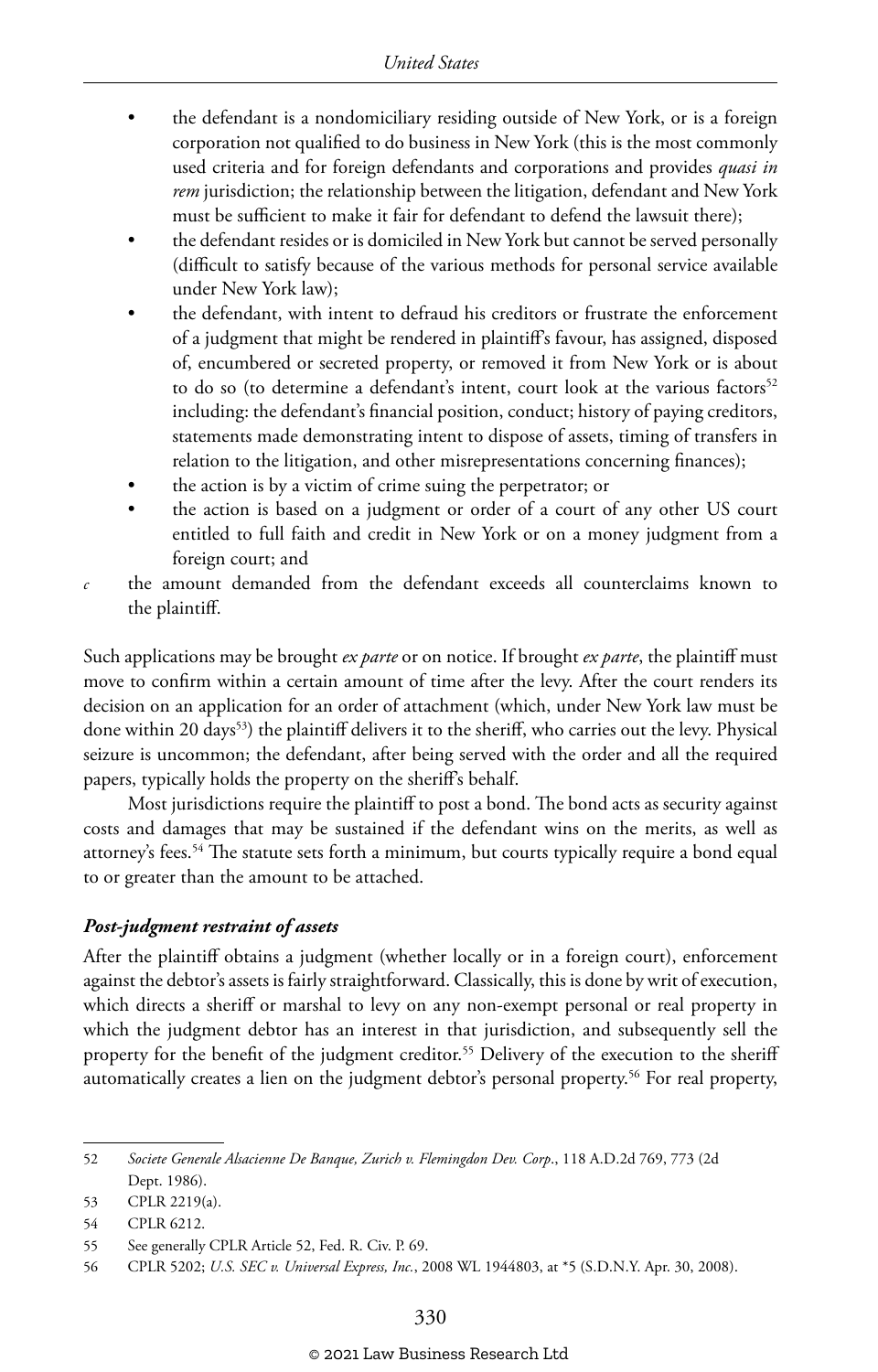the county clerk in which the property is located must docket the judgment. For property in the possession of third parties, like bank accounts, the sheriff delivers the execution to the garnishee.

For an added layer of protection, as soon as judgment is entered, the plaintiff can serve a restraining notice on anyone the plaintiff believes may have relevant information about the judgment debtor's assets, income, or financial affairs.<sup>57</sup> Upon service, the restraining notice prevents the recipient from transferring, selling, assigning, or interfering with the restrained property.58

Another method of post-judgment enforcement is a turnover order.<sup>59</sup> The order, obtained by motion in the underlying case, compels the judgment debtor to turn over property to the judgment creditor. A plaintiff can also obtain a turnover judgment against a third party, compelling such third party to turn over the debtor's property in its possession. However, a turnover judgment must be obtained through a separate summary proceeding. Turnover orders are used in cases where the property is not readily accessible, or if it is located outside of the state. Otherwise, it is easier to rely on the writ of execution.

#### **ii Obtaining evidence**

The US approach to discovery is a broad one. Under both federal and state law, a party to a US action is largely permitted to seek discovery from parties to the litigation and from third parties as long as the information sought is relevant to the claims in the litigation. Under federal law, this means that:

*Parties may obtain discovery regarding any nonprivileged matter that is relevant to any party's claim or defence and proportional to the needs of the case, considering the importance of the issues at stake in the action, the amount in controversy, the parties' relative access to relevant information, the*  parties' resources, the importance of the discovery in resolving the issues, and whether the burden *or expense of the proposed discovery outweighs its likely benefit. Information within this scope of discovery need not be admissible in evidence to be discoverable.*<sup>60</sup>

The scope under state law is similar, for example, New York law directs the 'full disclosure of all matter material and necessary in the prosecution or defence of an action, regardless of the burden of proof'.<sup>61</sup>

Civil procedure also provides the mechanisms through which the discovery may be sought. If a litigant is seeking discovery from another party to the litigation, they may serve document requests, interrogatories, or notice a deposition.<sup>62</sup> None of these procedures requires leave of the court, and the information received through this disclosure does not become part of the official court record unless it is later offered into evidence. The recipient of the discovery may object to certain disclosures on the grounds that the material is irrelevant, overly burdensome to obtain, or protected by a privilege.

<sup>57</sup> CPLR 5222.

<sup>58</sup> CPLR 5222(b); *CSX Transp., Inc. v. Island Rail Terminal, Inc*., 879 F.3d 462, 465 (2d Cir. 2018).

<sup>59</sup> CPLR §§ 5225–5227.

<sup>60</sup> Fed. R. Civ. P. 26(b)(1).

<sup>61</sup> N.Y. C.P.L.R. § 3101(a).

<sup>62</sup> N.Y. C.P.L.R. §§ 3107–3117, 3120, 3130–33.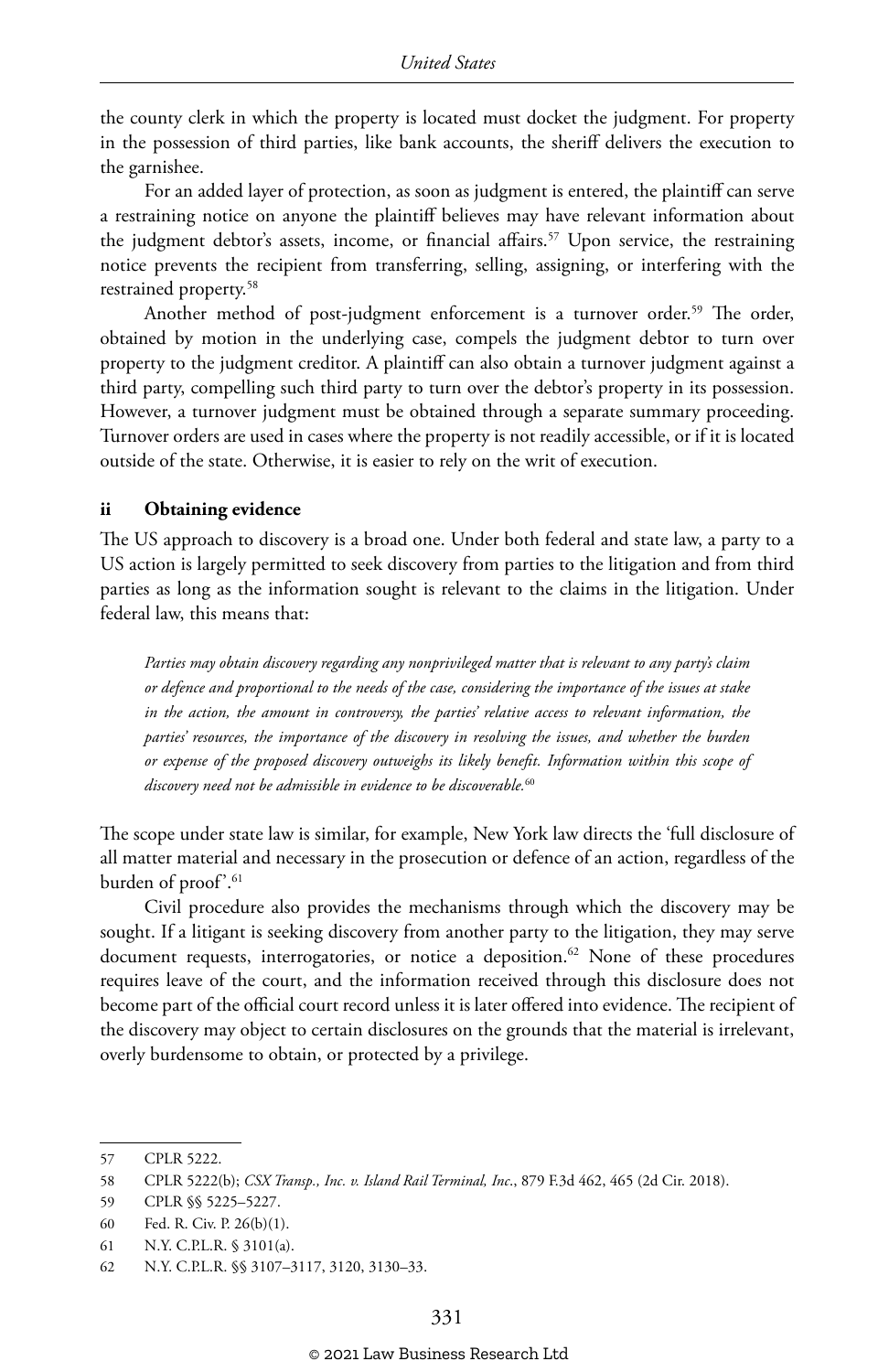Seeking discovery, both documentary and testimonial, from third parties within the US is also possible through the court's subpoena powers. A party's attorney may issue a subpoena without leave of court.<sup>63</sup> A subpoena issued from a federal court may be served on a party anywhere in the US.<sup>64</sup> A subpoena issued from a state court can be served on a party anywhere within the state, and many states have adopted the Uniform Interstate Depositions and Discovery Act that permits a party to obtain discovery outside of the state.<sup>65</sup> Like a party to the action, a third party may object to the subpoena on the same grounds, although courts tend to lower the bar on issues of burden and proportionality when it comes to third parties.

A party may also obtain evidence in the United States in aid of a foreign proceeding as discussed in Section V(ii) below.

#### **IV FRAUD IN SPECIFIC CONTEXTS**

#### **i Banking and money laundering**

Bank fraud and money laundering are crimes in the United States. Depending on the nature of a crime, an investigation could be commenced by federal authorities, state authorities, or both. Recent legislation – the Anti-Money Laundering Act of 2020 (AMLA) – is designed to help ferret out money-laundering activity. Some of the AMLA's key features are its expanded rewards and protections for whistle-blowers, its establishment of a federal 'beneficial ownership' registry to shine light on those who directly or indirectly control shell companies, and its introduction of new Bank Secrecy Act violations and increased penalties. The whistle-blower provisions are also meant to spur internal compliance officers of financial institutions to use information they obtain in their official capacities to pursue whistle-blower rewards. The discretion to file criminal charges for money laundering, of course, remains with law enforcement authorities; however, the AMLA's measures will presumably lead to the increased exposure of money laundering schemes in the US and the prosecution of those involved therein.

Criminal penalties for bank fraud and money laundering are provided by statute and may be imposed by a court if the defendant is convicted of the crimes. Penalties may include fines, incarceration, probation and community service. They often do not involve any recovery for victims. Even in cases in which restitution to the victims is available, restitution may not fully compensate the victims for their losses.

As a result, victims of banking fraud or money laundering may seek recourse through a civil lawsuit. In the US, civil claims may proceed in conjunction with, or in the absence of, criminal charges. The burden of proof is lower in civil litigation, meaning that a civil claim may succeed even if criminal charges do not result in a conviction.

#### **ii Insolvency**

It is unsurprising that attempts to misappropriate assets often end in an insolvency. No wonder some of the most massive frauds in history have resulted in some of the biggest bankruptcy proceedings in history – like *Madoff*66 and *Enron*, 67 for example.

<sup>63</sup> N.Y. C.P.L.R. § 23.

<sup>64</sup> Fed. R. Civ. P. 45.

<sup>65</sup> Cal. Civ. Proc. Code § 2029.300; N.Y.C.P.L.R § 3119.

<sup>66</sup> *In re Bernard L. Madoff Inv. Sec. LLC*, 08-0789 (Bankr. S.D.N.Y.).

<sup>67</sup> *In re Enron Corp.*, No. 01-16034 (AJG) (Bankr. S.D.N.Y.).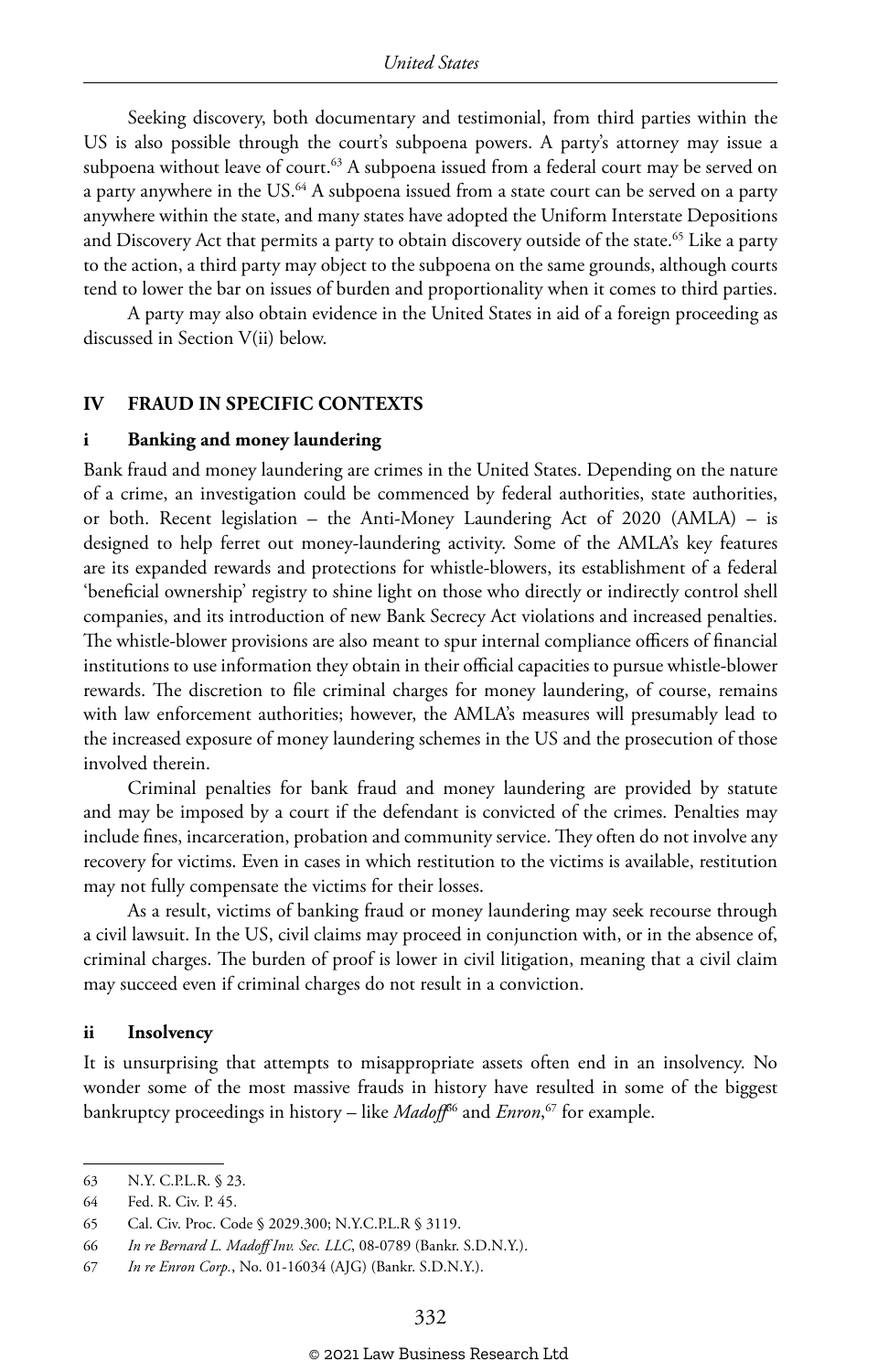Once a fraudster files for bankruptcy, an automatic stay is in place preventing the victim from suing the wrongdoer and relegating him or her to the status of creditor in what would inevitably be a sea of other similarly situated victims.<sup>68</sup> In cases of fraud, most bankruptcy proceedings are liquidations under Chapter 7 (rather than reorganisations under Chapter 11) and a trustee is assigned to marshal the assets and distribute the proceeds to creditors equitably and in priority order. For example, secured creditors are usually paid first, and equity holders of the debtor are usually paid last.<sup>69</sup> Liquidations are administered under the US Bankruptcy Code, Chapter 11 USC Section 101 et seq. However, if the bankrupt is a brokerage, the Securities Investor Protection Corporation (SIPC) plays a role.<sup>70</sup> In such instances, for example, *Bernard L Madoff Investment Securities and Lehman Brothers*, SIPC advances brokerage customers up to US\$500,000 to compensate them for their loss.<sup>71</sup> The provisions of the Securities Investor Protection Act (SIPA) also add a special layer of protective provisions. For example, under SIPA, customers are compensated for their losses before other creditors.72

The primary reason insolvency is considered an important asset recovery tool is the trustee's strong-arm powers. A trustee may use claw-back provisions of the Bankruptcy Code and the UFTA (discussed above) to unwind the debtor's transactions. For example, under Chapter 11 USC Section 547, the trustee may claw back any transfers the debtor made within 90 days of the bankruptcy as 'preferences', and if those transfers were made to the debtor's insiders that period is extended to one year. The trustee also can unwind transactions from the debtor to any party within two years of the bankruptcy if the debtor made those transfers with the intent to defraud his or her creditors.73 In Ponzi scheme cases, intent to defraud is presumed.74 The trustee also has the ability to recover misappropriated assets from further transferees down the line; provided, however, such transferees are not bona fide purchasers for value.75 Claw-back provisions under the UFTA are also available, and provide for a four-year reach-back period.76

In SIPA cases, a trustee's efforts are financed by SIPC so that the failed brokerage's customers can recoup all of the recovered property. In bankruptcy cases, however, the trustee's efforts often need to be financed. If there are sufficient assets available to claw back, the trustee has a few options. He or she may proceed on a contingency basis and be paid from the recoveries; he or she may obtain financing from a litigation funder, which has become quite popular as of late; or the creditors or other stakeholders can finance the trustee's endeavour. In this way, it is possible for a creditor or group of creditors to obtain some level of control in the recoveries.

76 See discussion regarding UFTA, *supra*.

<sup>68</sup> 11. U.S.C. § 362; *In re Granite Partners, L.P.,* 194 BR 318, 325 (Bankr. S.D.N.Y. 1996) ('[T]he automatic stay prevents creditors or shareholders from asserting the claim notwithstanding that outside of bankruptcy, they have the right to do so.').

<sup>69</sup> 11 U.S.C. § 506, 507; *Matter of Lifschultz Fast Frgt.,* 132 F.3d 339, 343 (7th Cir. 1997) ('Equity holders come last in bankruptcy, which generally means they get nothing at liquidation.').

<sup>70</sup> 15 U.S.C. §§ 78aaa et seq.

<sup>71 15</sup> U.S.C. § 78fff-3(a).

<sup>72 15</sup> U.S.C. § 78fff-2(c)(1).

<sup>73</sup> 11 U.S.C. § 548.

<sup>74</sup> *Picard v. Merkin (In re Bernard L. Madoff Inv. Secs. LLC)*, 440 B.R. 243, 255 (Bankr.S.D.N.Y.2010).

<sup>75</sup> 11 U.S.C. § 550.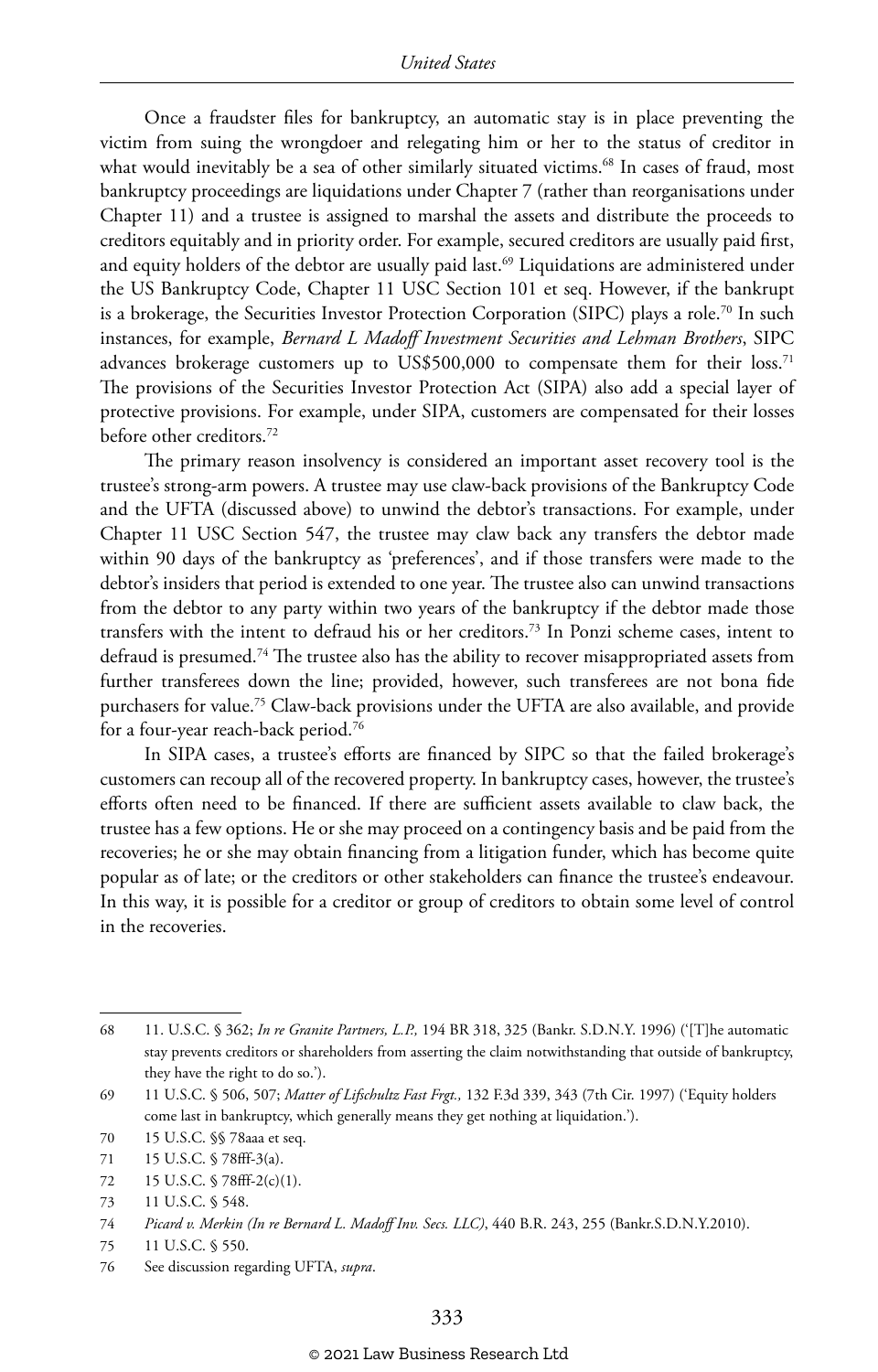#### **iii Arbitration**

The validity of an arbitration clause is generally governed by the Federal Arbitration Act (FAA), which strongly favours the validity of an agreement to arbitrate.<sup>77</sup> Where the agreement to arbitrate and the applicable rules are silent on the question of arbitrability, the question is properly raised before the courts.78 However, even in the fraud context, valid contractual provisions will be enforced, including arbitration clauses. Indeed, as a matter of substantive federal law, an arbitration provision is severable from the remainder of a contract and will remain enforceable even if the balance of the contract is not.79

Where parties provide, or incorporate rules providing, that the question of arbitrability will be decided by the arbitral tribunal, that tribunal will have exclusive jurisdiction to determine its own jurisdiction.<sup>80</sup> The arbitral tribunal's ruling on these issues will be final and may be refused only on the grounds set forth in Article V of the New York Convention:

*1. Recognition and enforcement of the award may be refused, at the request of the party against whom it is invoked, only if that party furnishes to the competent authority where the recognition and enforcement is sought, proof that:*

*(a) The parties to the agreement referred to in Article II were, under the law applicable to them, under some incapacity, or the said agreement is not valid under the law to which the parties have subjected it or, failing any indication thereon, under the law of the country where the award was made; or*

*(b) The party against whom the award is invoked was not given proper notice of the appointment of the arbitrator or of the arbitration proceedings or was otherwise unable to present his case; or*

*(c) The award deals with a difference not contemplated by or not falling within the terms of the submission to arbitration, or it contains decisions on matters beyond the scope of the submission to arbitration, provided that, if the decisions on matters submitted to arbitration can be separated from those not so submitted, that part of the award which contains decisions on matters submitted to arbitration may be recognized and enforced; or*

*(d) The composition of the arbitral authority or the arbitral procedure was not in accordance with the agreement of the parties, or, failing such agreement, was not in accordance with the law of the country where the arbitration took place; or*

*(e) The award has not yet become binding on the parties, or has been set aside or suspended by a competent authority of the country in which, or under the law of which, that award was made.*

*2. Recognition and enforcement of an arbitral award may also be refused if the competent authority in the country where recognition and enforcement is sought finds that:*

<sup>77</sup> 9 U.S.C. §§ 1 et seq. *See also Prima Paint Corp. v. Flood & Conklin Mfg. Co*., 388 U.S. 395, 402 (1967) ('The FAA embodies a liberal federal policy favoring arbitration agreements.').

<sup>78</sup> See, e.g., *U.S. Nutraceuticals, LLC v. Cyanotech Corp*., 769 F.3d 1308, 1311 (11th Cir. 2014) ('[T]he question of arbitrability is undeniably an issue for judicial determination unless the parties clearly and unmistakably provide otherwise.').

<sup>79</sup> 9 U.S.C. § 2. *See also Rent-A-Center, West, Inc., v. Jackson*, 561 U.S. 63, 70–71 (2010). An exception to this is where there is a claim to fraud in the inducement, as discussed below.

<sup>80</sup> See, e.g., *Henry Schein, Inc. v. Archer & White Sales, Inc*., 139 S. Ct. 524, 526, 529 (2019) (holding that once a court determines that a valid arbitration clause exists and that the question of arbitrability has been delegated to an arbitrator 'a court possesses no power to decide the arbitrability issues . . . even if the court thinks that the argument that the arbitration agreement applies to a particular dispute is wholly groundless').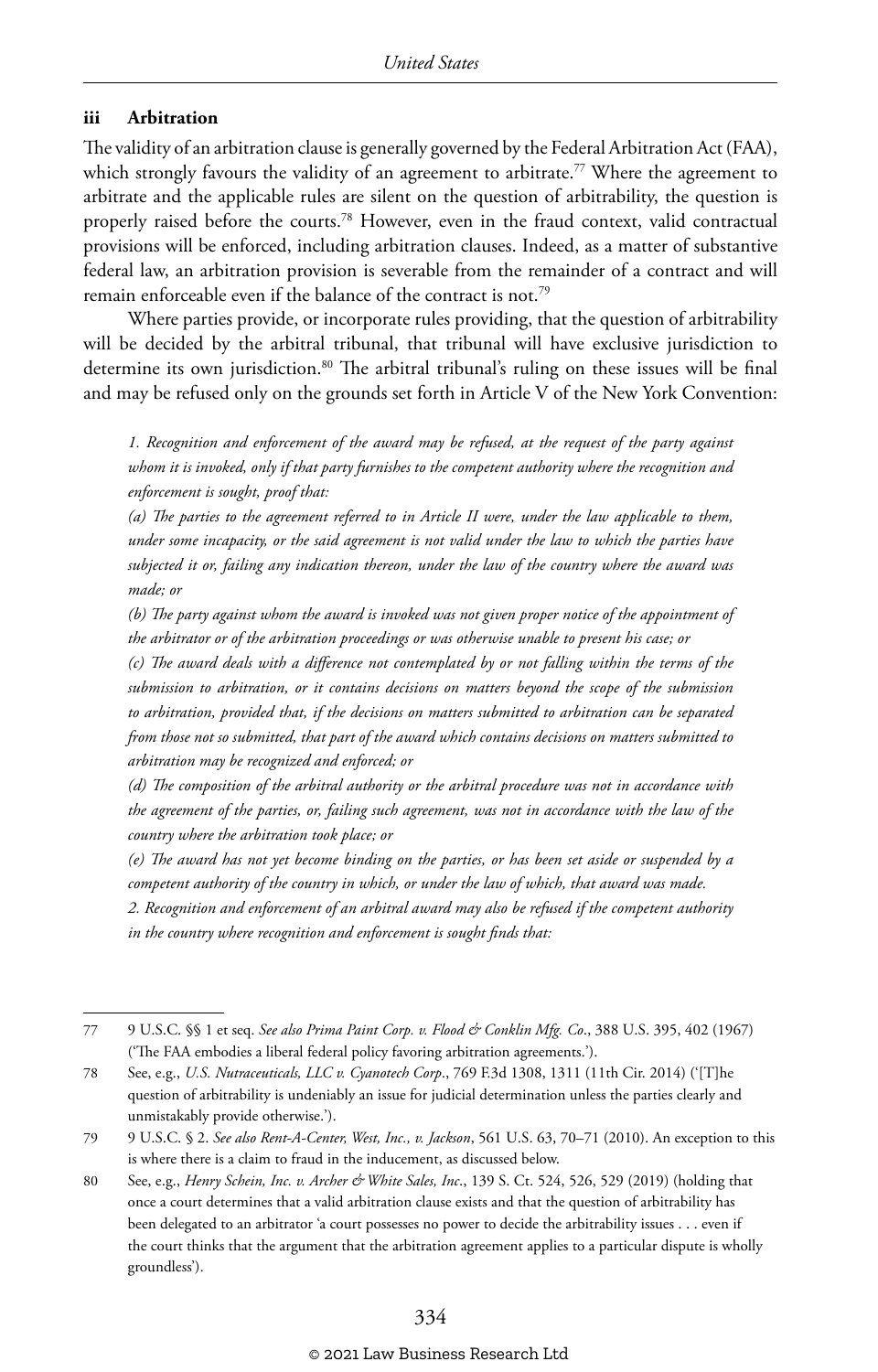*(a) The subject matter of the difference is not capable of settlement by arbitration under the law of that country; or*

*(b) The recognition or enforcement of the award would be contrary to the public policy of that country.*<sup>81</sup>

Consistent with Article 1(a) of the New York Convention, if it can be proven that the underlying agreement to arbitrate is invalid, then the arbitral award will not be enforced, even if the tribunal otherwise held it had jurisdiction to proceed. However, this finding takes place at the enforcement stage of arbitral proceedings, namely, once the tribunal has rendered an award.

Another factor to consider, consistent with the Article 2(a) and (b) of the New York Convention, is whether otherwise valid arbitration proceedings are themselves fraudulent. An increasingly common occurrence in arbitration-related fraud is the proliferation of sham contractual disputes, pursuant to which the parties file an arbitration claiming breach of contract and either settle the case (with the approval of an agreed award by the tribunal), or take the case to judgment and then proceed through enforcement through the courts. By transferring money in this way, ill-received funds are effectively laundered through the legal system, taking advantage of the confidential nature of arbitration and the limited scrutiny of arbitration awards, as well as the almost extreme legitimacy conferred by recognition and enforcement under the New York Convention, which epitomises the policy of broad deference to arbitral awards.

The use of arbitration proceedings to launder money or engage in related fraudulent transfers of money poses a difficult problem for fraud practitioners, given the limited inquiry into arbitral proceedings permitted by the New York Convention and the inherently private and confidential nature of arbitration. This is rendered even more difficult by the fact that, in many cases, the arbitrators may not even be aware that they were involved in a sham proceeding.

When corruption issues arise in an arbitration proceeding, either through a sua sponte investigation by the court or through the presentation of a corruption defence or defence of enforcement, a party can look at whether an arbitrator has a duty to disclose corrupt or illicit acts or whether such disclosure can be compelled, either based on their own applicable professional conduct standards or applicable anti-money laundering statutes. When considering this issue, it should be kept in mind that an arbitrator may be subject to several different legal obligations and duties, some of which may be in conflict. Once identified, parties may utilise traditional means to obtain evidence, as discussed above and below, to oppose enforcement of a corrupt arbitration award, and also to seek evidence that may assist with asset-tracing and recovery efforts.

<sup>81</sup> United Nations Convention on the Recognition and Enforcement of Foreign Arbitral Awards (New York, 10 June 1958).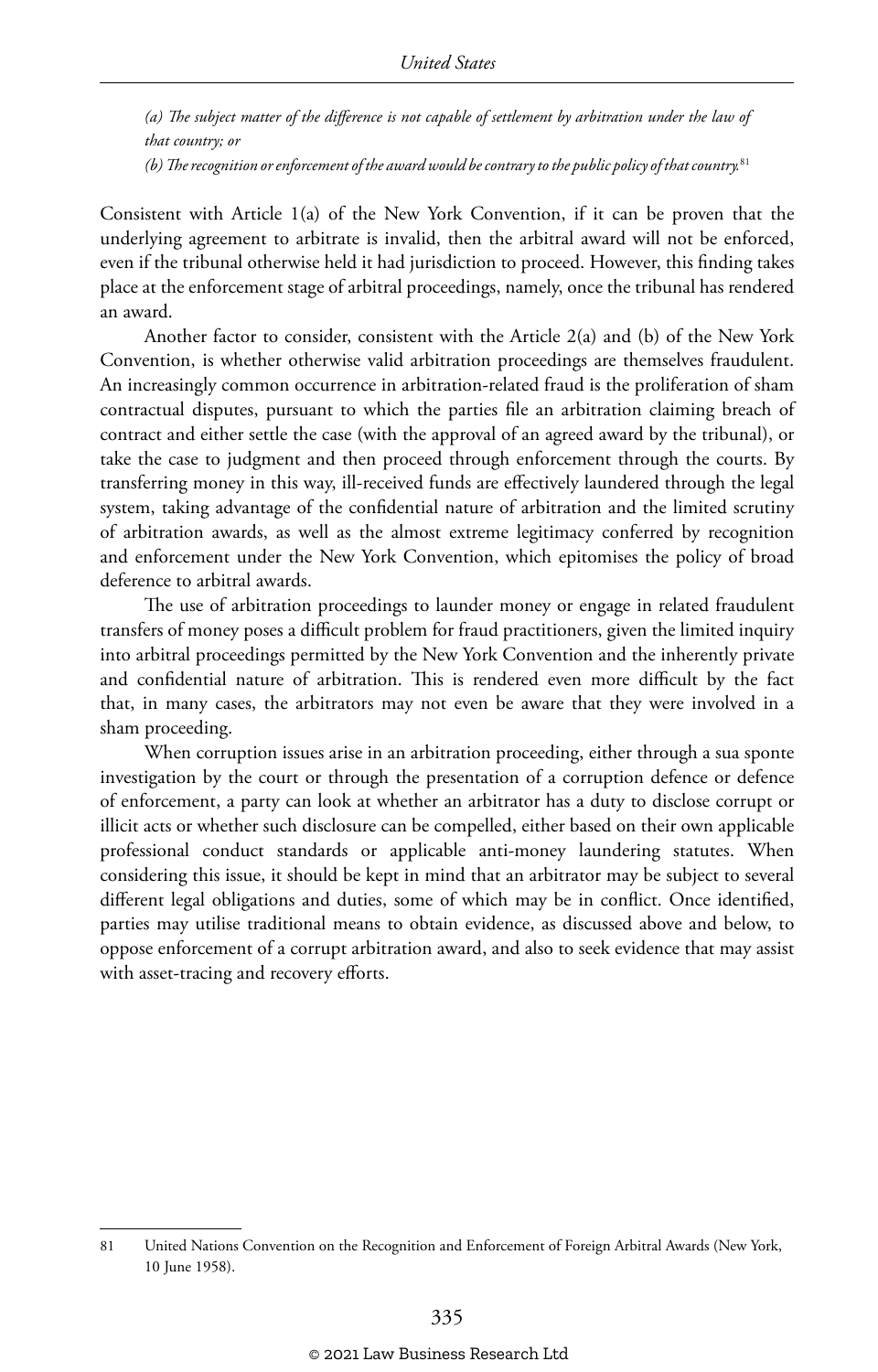#### **iv Fraud's effect on evidentiary rules and legal privilege**

The US Supreme Court recognises the attorney–client privilege as 'the oldest of the privileges for confidential communications known to the common law'.82 This privilege allows a client to fully confide past wrongdoings to an attorney so that the client may benefit from the full extent of US laws and legal procedures. The US also recognises an attorney–work product privilege, which protects an attorney's mental impressions, opinions and legal conclusions.<sup>83</sup>

These privileges are not without exception. In particular, the crime-fraud exception to the attorney–client and the attorney–work product privilege allows the production of documents and testimony that show communications between a client and an attorney that lead or could lead to future wrongdoing, including acts of fraud. Specifically, 'the purpose of the crime-fraud exception to the attorney–client privilege [is] to assure that the seal of secrecy between lawyer and client does not extend to communications made for the purpose of getting advice for the commission of a fraud or crime.'84

The attorney's knowledge that the advice given, or work product created, would be, or was, used in furtherance of a fraud is irrelevant.<sup>85</sup> The attorney could have been an innocent actor, but still the communication would be stripped of privilege.

The crime-fraud exception has been applied across a wide spectrum of circumstances. The test of whether the exception applies is slightly different based on the privilege. For attorney–client privilege, the court asks whether the client 'made or received the otherwise privileged communication with the intent to further an unlawful or fraudulent act', and establishes that the client actually 'carried out the crime or fraud.'86 For the work product privilege, courts ask if 'the client consult[ed] the lawyer or use[d] the material for the purpose of committing a crime or fraud?'87 Courts in different jurisdictions have required varied levels of proof of the underlying fraud to permit the exception. For example, a Maryland Federal Court found that communications regarding fraudulent conveyances did not per se permit the crime-fraud exception, but there must also be evidence of deception, dishonesty, misrepresentation, falsification, or forgery.88

#### **V INTERNATIONAL ASPECTS**

#### **i Conflict of laws and choice of law in fraud claims**

As a general matter, disputes over choice of law are governed by state law,<sup>89</sup> which varies from jurisdiction to jurisdiction, but largely follows the principles set forth in the Second Restatement of Conflict of Laws.

<sup>82</sup> *Upjohn Co. v. United States*, 449 U.S. 383, 389 (1981).

<sup>83</sup> *Hickman v. Taylor*, 329 U.S. 496 (1947).

<sup>84</sup> *United States v. Zolin*, 491 U.S. 554, 563 (1989).

<sup>85</sup> *Amusement Industry, Inc. v. Stern*, 293 F.R.D. 420, 236 (S.D.N.Y. 2013); *Clark v. U.S.* 289 U.S. 1, 15 (1933).

<sup>86</sup> *In re Sealed Case*, 223 F.3d 775, 778–79 (D.C. Cir. 2000) (citing *In re Sealed Case*, 107 F.3d 46, 49–51 (D.C.Cir.1997)).

<sup>87</sup> id.

<sup>88</sup> *United Bank v. Buckingham*, 301 F Supp. 3d 547, 554 (D. Md. 2018).

<sup>89</sup> A federal court exercising diversity jurisdiction must apply the choice-of-law rules of the state in which that court sits to determine the rules of decision that would apply if the suit were brought in state court. See, e.g., *Liberty Synergistics Inc. v. Microflo Ltd*., 718 F.3d 138, 151 (2d Cir. 2013) (citing *Klaxon Co. v. Stentor Electric Mfg. Co.*, 313 U.S. 487, 494–97 (1941).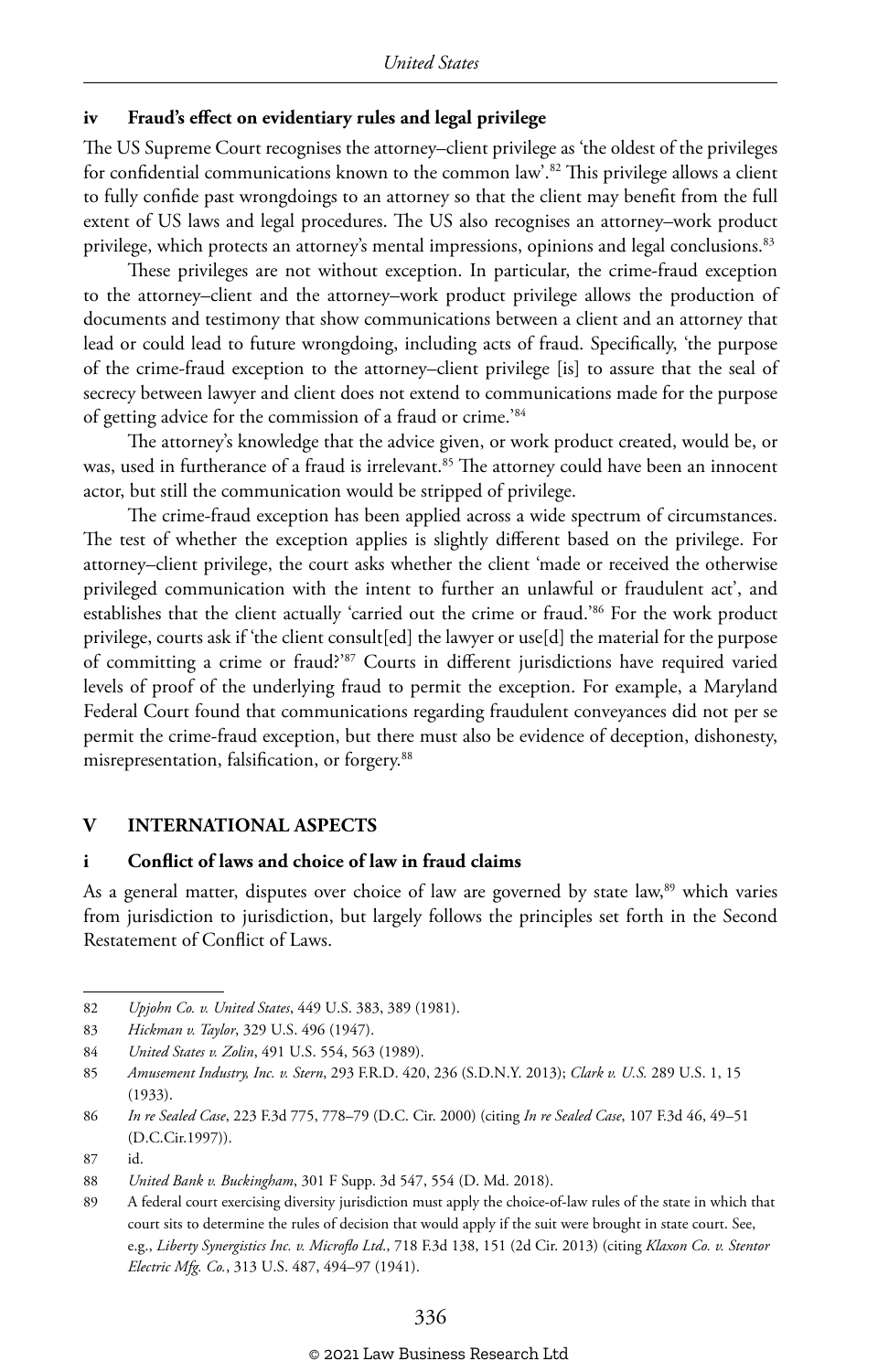The first step in any choice of law dispute is to determine whether a conflict of laws exists $90 -$  in other words, have the parties freely elected the law that will be applicable to the disputes and, if so, are they bound by those provisions? In the context of contract disputes the parties' choice of law will usually be given a high degree of deference by the courts. In the fraud context, however, this analysis is more difficult. Where a contractual agreement is marred by fraud, and the fraud is related to performance of contractual duties but not the formation of the contract itself, the choice of law adopted by the parties will usually stand. This is particularly so where the dispute resolution clause is broad in scope, referencing, for example, 'all disputes arising from or relating to' the contract.'91 In a context where the contract itself remains valid, the fraudulent acts relating to that contract will generally fall into the scope of matters to be adjudicated in accordance with the applicable choice of law or forum selection clause. Because much financial fraud arises from funds misappropriated by parties to an otherwise valid financial services agreement (or similar instruments), a party seeking to recover assets stolen by fraud should first examine whether they are bound by a dispute resolution clause that incorporates a choice of law or choice of forum provision.

Where the contract itself is procured by fraud, and its validity is challenged, the contractual choice of law provision will be invalidated to the extent that a party can show fraudulent inducement.<sup>92</sup> Under these circumstances, the US state and federal courts will undertake a traditional choice of law analysis. The same is true for fraud cases where there is no applicable choice of law provision or underlying contract. And while this analysis can vary somewhat from state to state, as noted above they generally follow the standards set forth in the Second Restatement. Section 145(1) of the Restatement provides that '[t]he rights and liabilities of the parties with respect to an issue in tort are determined by the local law of the state which, with respect to that issue, has the most significant relationship to the occurrence and the parties.' Thus, courts will look to the following factors:

- *1. The place where the injury occurred.*
- *2. The place where the conduct causing the injury occurred.*
- *3. The domicile, residence, nationality, place of incorporation and place of business of the parties.*
- *4. The place where the relationship, if any of the parties, is centered.*<sup>93</sup>

90 See, e.g., *Fireman's Fund Ins. Co. v. Great American Ins. Co. of New York*, 822 F.3d 620, 641 (2d Cir. 2016) ('The first step in any case presenting a potential choice-of-law issue is to determine whether there is an actual conflict between the laws of the jurisdictions involved.').

<sup>91</sup> Generally speaking, courts will find that choice-of-law provisions that explicitly apply to 'any claim arising out of or relating to' are broad enough to cover both contractual and extra-contractual claims arising from a commercial contract. See, e.g., *Turtur v. Rothschild Registry Int'l, Inc.*, 26 F.3d 304, 309 (2d Cir.1994) (holding that a choice of law clause applying New York law was sufficiently broad to encompass tort and contract claims when the agreement covered any controversy 'arising out of or relating to' that agreement).

<sup>92</sup> See, e.g., *Gloucester Holding Corp. v. U.S. Tape and Sticky Products, LLC*, 832 A.2d 116, 124 (Del. Ch. 2003) ('Delaware courts look to the Restatement (Second) of Conflict of Laws for guidance in choice of law disputes.16 Section 145(1) of the Restatement provides that '[t]he rights and liabilities of the parties with respect to an issue in tort are determined by the local law of the state which, with respect to that issue, has the most significant relationship to the occurrence and the parties.' A claim for fraud in the inducement would seem to fit this definition. . . .').

<sup>93</sup> Restatement (Second) of Conflict of laws § 145.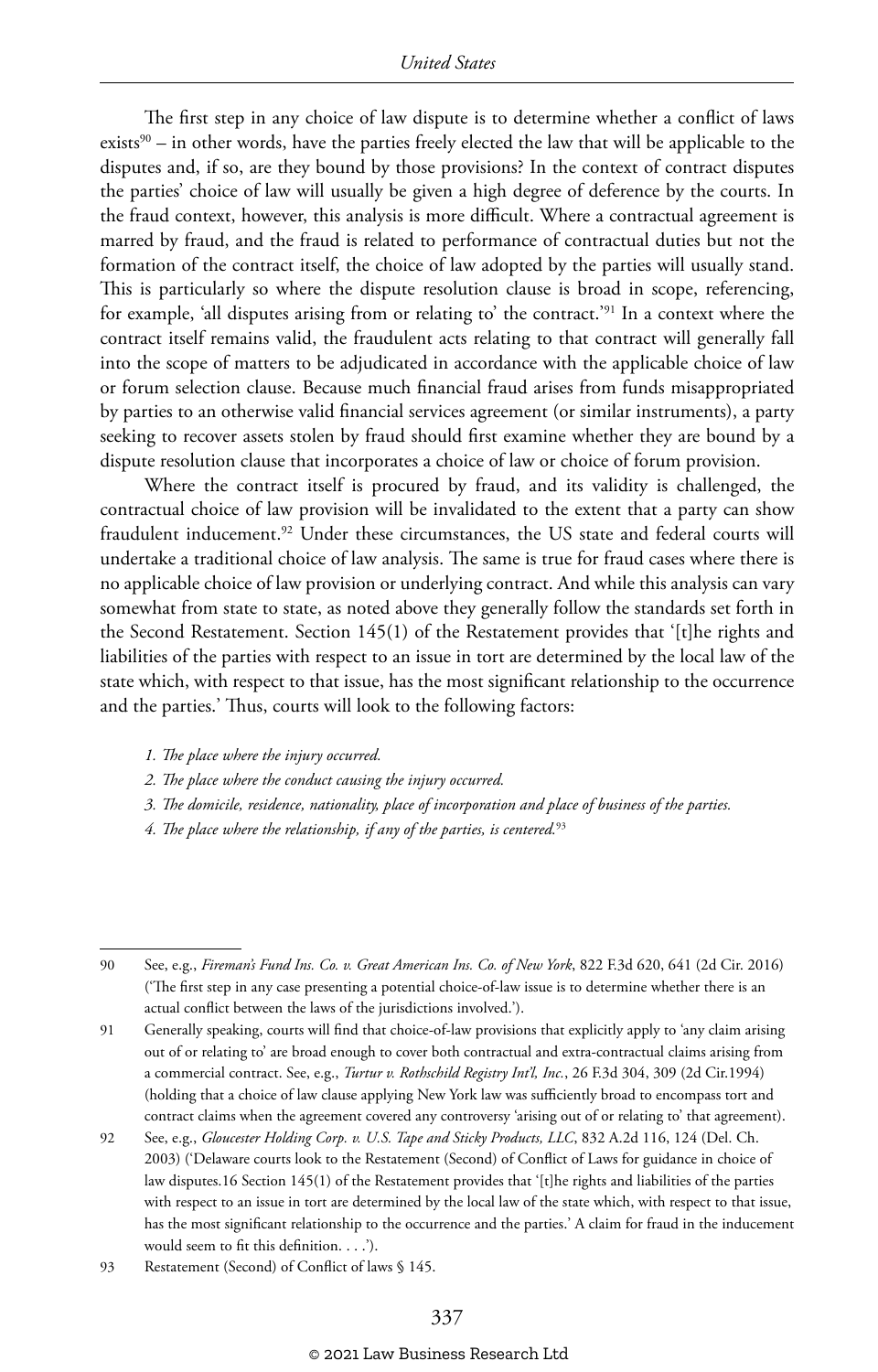The weight applied to these factors is the primary distinction between the law of the states, with some states emphasising the locus of the injury (this is the majority view) and others focusing on place where the act causing the injury took place.

#### **ii Collection of evidence in support of proceedings abroad**

A party may petition the United States federal district courts for discovery in aid of foreign litigation under Section 1782 of title 28 of the US Code. Section 1782 requests can be initiated in one of two ways:

- *a* a letter rogatory issued from a non-US tribunal may be delivered directly to the district court (usually included as part of an application prepared by a party or other interested person); or
- *b* a party or other interested person may make an application, without a letter rogatory, directly to the district court. To obtain discovery under 28 USC Section 1782, an applicant must satisfy three threshold requirements:
	- the target of the requested discovery is a person 'found' in the federal judicial district;
	- eligible proceedings exist (or are within reasonable contemplation) before a foreign tribunal and the applicant's discovery request is for use in aid of those proceedings; and
	- the applicant is interested in those proceedings.

Provided these three conditions are met, a district court is authorised – but not required – to order discovery.94

For a deposition request, a person's mere physical presence in the district can be sufficient to compel his or her deposition. For document discovery, there is a split of federal authority as to whether courts are empowered to authorise discovery of documents outside the US, even when the person from whom discovery is sought is located in the relevant federal judicial district.<sup>95</sup> A business will likely be 'found' in a district for purposes of Section 1782 if the business would be subject to personal jurisdiction in that district by virtue of its systematic and continuous activities there, even if its headquarters or place of incorporation are located elsewhere.<sup>96</sup>

Another option for discovery for both domestic and foreign actions is Rule 69(2) of the Federal Rules of Civil Procedure (FRCP). FRCP Rule 69(2) allows parties in possession of a valid money judgment (foreign or domestic) to take discovery under the FRCP from 'any person' in aid of the judgment or execution. This is an extremely powerful, and straightforward

<sup>94</sup> *Intel Corp. v. Advanced Micro Devices Inc.,* 542 U.S. 241, 247 (2004); *see also Esses v. Hanania*, 101 F.3d 873, 876 (2d Cir. 1996).

<sup>95</sup> New York's Second Circuit Court of Appeals recently allowed the use of 28 USC § 1782 to obtain discovery of evidence located outside the United States. *In re del Valle Ruiz,* 939 F.3d 520, 533 (2d Cir. 2019). In so holding, the Second Circuit joined the Eleventh Circuit, which had previously allowed extraterritorial discovery, *see Sergeeva v. Tripleton Int'l Ltd*., 834 F.3d 1194, 1199–1200 (11th Cir. 2016). *But see Kestrel v. Joy Global*, 362 F.3d 401 (7th Cir. 2004) (denying an application requesting documents held overseas by a US company's foreign subsidiary because the documents were both outside the US and outside the parent company's files).

<sup>96</sup> See, e.g., *In re Inversiones y Gasolinera Petroleos Valenzuela,* 2011 U.S. Dist. LEXIS 5201 (S.D. Fla. Jan. 19, 2011) (Exxon is 'found' in the Southern District of Florida under Section 1782, even though its headquarters and place of incorporation are not in that district).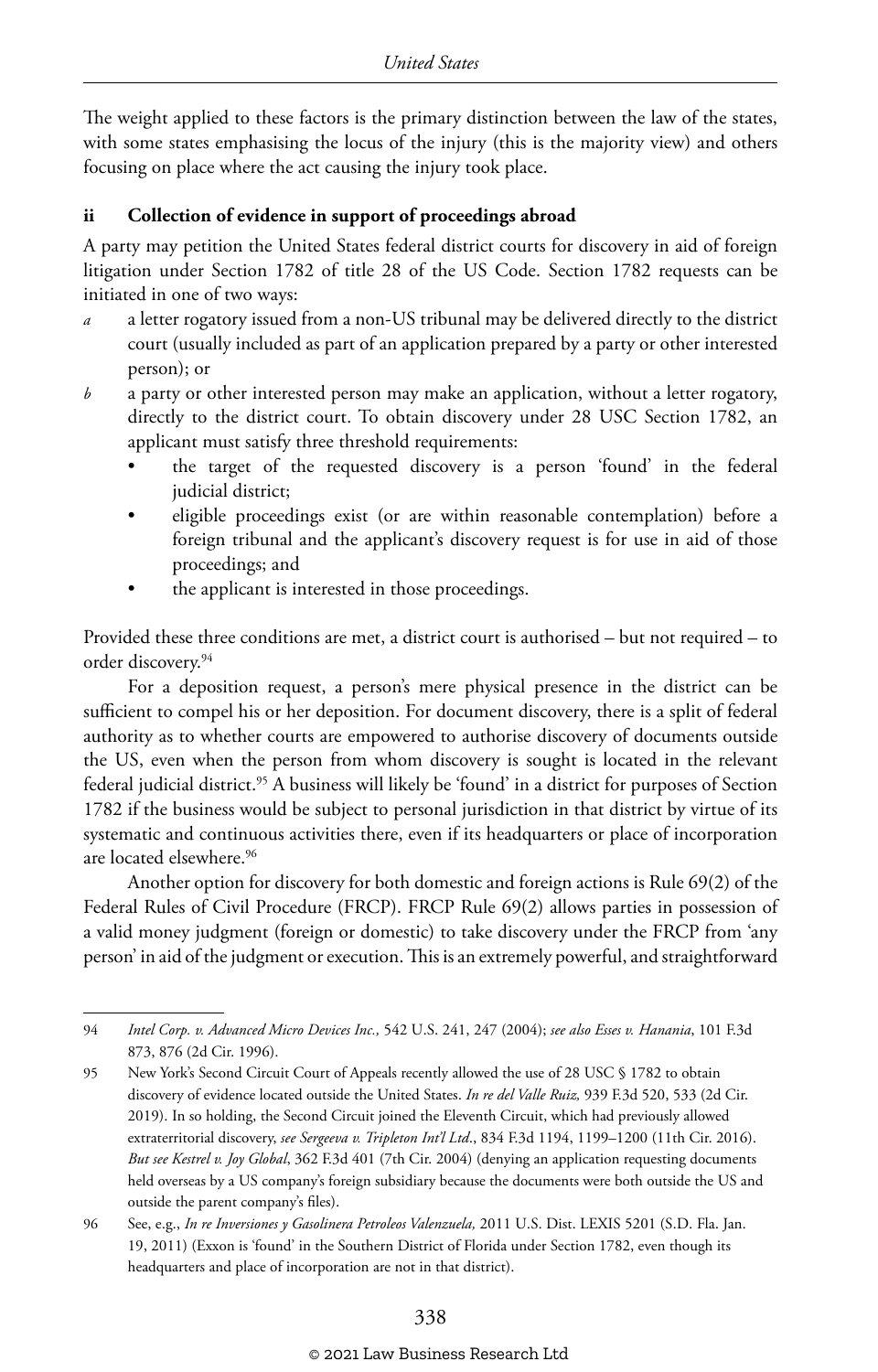tool that allows for broad discovery against any party that might have evidence relevant to the tracing and discovery of assets in the context where there is no pending foreign proceeding because the action has been concluded and a favourable judgment obtained.

#### **iii Seizure of assets or proceeds of fraud in support of the victim of fraud**

As discussed at length above (Section III.i), the seizure of assets before a judgment against a wrongdoer may be achieved with pre-judgment attachment, provided the state in which the plaintiff is proceeding allows for this remedy. Attachment may be used as a jurisdictional predicate, namely, to obtain *quasi in rem* jurisdiction over a defendant not amenable to personal jurisdiction, but with tangible or intangible property in the state. When a court has personal jurisdiction over the defendant, attachment serves as purely a security function, namely, to ensure there are sufficient assets to satisfy any potential judgment.<sup>97</sup> Some states, like New York, have statutes permitting seeking prejudgment attachment as security for a potential arbitration award.<sup>98</sup> Interestingly, the arbitration does not need to have been commenced when the attachment is sought, but must simply be anticipated. In addition to the factors set forth in CPLR Section 6212(a) (laid out above), for an order of attachment in aid of arbitration to issue, the plaintiff must also establish that the award to which the plaintiff may be entitled would be rendered ineffectual without the provisional relief sought by the motion for attachment.

#### **iv Enforcement of judgments granted abroad in relation to fraud claims**

Foreign money judgments are broadly enforceable in the United States. It is best to bring the action in a jurisdiction where the judgment creditor believes assets are located because once recognised by the US court, a foreign money judgment may be enforced with same full faith and credit as a domestic judgment issued in that jurisdiction. Thus, enforcement of the judgment and recovery of the assets can follow if the US court has jurisdiction over those assets or over the judgment debtor.

The US established the 1962 Uniform Foreign Money-Judgments Recognition Act (the 1962 Act), which was updated in 2005 as the Uniform Foreign-Country Money Judgments Recognition Act (the 2005 Act). The states have largely followed either the 1962 Act or the 2005 Act, and many have codified the uniform laws as state law.<sup>99</sup> New York, for example, 'has traditionally been a generous forum in which to enforce judgments for money damages rendered by foreign courts'.100 With respect to timing, the 2005 Model Act provides that '[a] n action to recognise a foreign-country judgment must be commenced within the earlier of the time during which the foreign-country judgment is effective in the foreign country or 15 years from the date that the foreign-country judgment became effective in the foreign country.' This statute of limitations may vary under certain state laws.

The pillars of recognition of a foreign country judgment under the Uniform Acts and state laws is that it is 'final, conclusive, and enforceable'. The Recognition Act is clear on what is meant by conclusive – a foreign judgment 'is conclusive between the parties to the extent that it grants or denies a sum of money'.<sup>101</sup> In New York, a judgment is not

<sup>97</sup> *Hotel 71 Mezz Lender LLC v. Falor,* 14 N.Y.3d 303, 311 (2010).

<sup>98</sup> CPLR section 7502(c).

<sup>99</sup> See e.g., Article 53 of the N.Y. C.P.L.R. (McKinney 2019).

<sup>100</sup> *CIBC Mellon Trust Co. v. Mora Hotel Corp. N.V.* 100 N.Y.2d 215, 221 (2003) (citations omitted)

<sup>101</sup> N.Y. CPLR § 5303.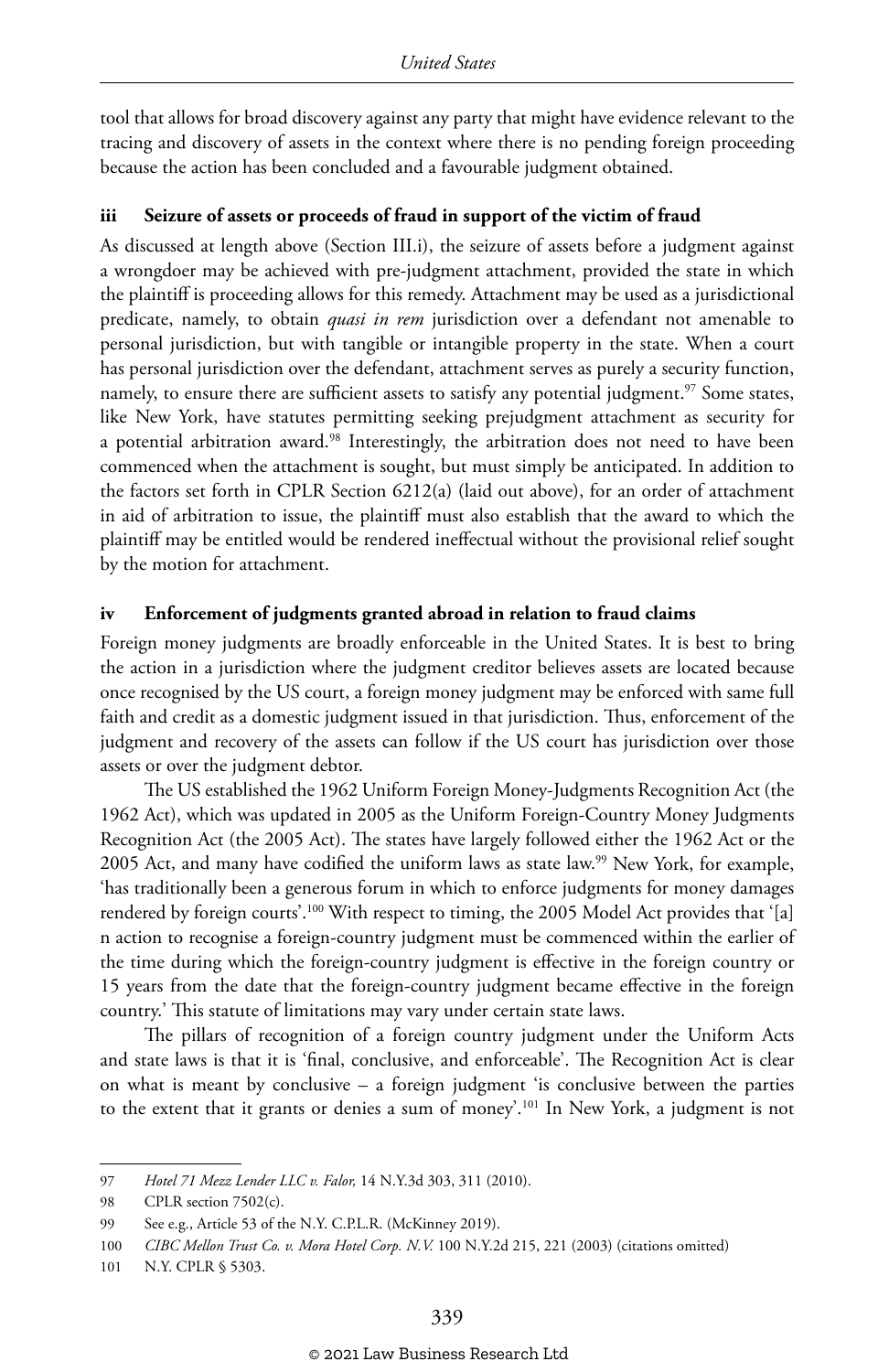conclusive if it 'the judgment was rendered under a system which does not provide impartial tribunals or procedures compatible with the requirements of due process of law' but 'mere divergence from American procedure does not render a foreign judgment unenforceable.'102 The enforceability of the judgment also rests on whether the foreign court had personal jurisdiction over the defendant or jurisdiction over the subject matter.<sup>103</sup> This can often be demonstrated by showing service of the action or judgment in the foreign country or the defendants residence in foreign jurisdiction or participation in the foreign action.

Both the Model Acts and the state laws provide factors that permit a US court to deny the enforcement of the action in its discretion. The eight discretionary factors involve considerations of proper notice, service, and the ability to defend; whether the judgment was obtained by fraud; repugnance to the public policy of this state or of the United States; conflict with another final and conclusive judgment or agreement of the parties; integrity of the foreign court; and compatibility with due process.104 The substance of the underlying claim, such as fraud, is not a particular consideration unless it raises issues of public policy. Some jurisdictions, like New York, do specifically carve out defamation claims, recognising them only if the foreign country's laws provide equivalent protections for freedom of speech to those in New York and the US.105

#### **v Fraud as a defence to enforcement of judgments granted abroad**

There are many discretionary grounds for a US court to refuse to enforce a foreign judgment. Many of these grounds relate to the fairness of the process in the foreign court. Typically, the fraud must be 'extrinsic fraud' for the court to deny recognition of the judgment. If the judgment was obtained by fraud that deprived the losing party of an adequate opportunity to present its case, then the US court may decline to recognise the judgment.<sup>106</sup> Likewise, if the judgment was rendered in circumstances that raise substantial doubt about the integrity of the foreign court, the US court may decline to recognise the judgment.

'Intrinsic fraud', on the other hand, will not typically prevent the recognition of a foreign judgment. Examples of intrinsic fraud include the veracity of testimony and the authenticity of documents. These are the province of the foreign court, and a US court will not, under normal circumstances, disturb such findings in a recognition or enforcement proceeding.

Once a judgment creditor has obtained a US court's recognition of the judgment, it may invoke any enforcement remedies available under local law, assuming that assets are within the jurisdiction of the court. Presumably, if assets or proceeds of fraud are not located within the US, there would be little reason to undertake the process of recognising the foreign judgment there.

<sup>102</sup> *Sarl Louis Feraud Int'l v. Viewfinder, Inc.,* 489 F.3d 474, 479 (2d Cir. 2007) (internal citations and quotation marks omitted).

<sup>103</sup> N.Y. CPLR § 5305.

<sup>104</sup> Uniform Foreign-Country Money Judgments Recognition Act § 4 (2005).

<sup>105</sup> N.Y. C.P.L.R. § 5304(8).

<sup>106</sup> See, e.g., *United States v. Throckmorton*, 98 U.S. 61, 65 (1878).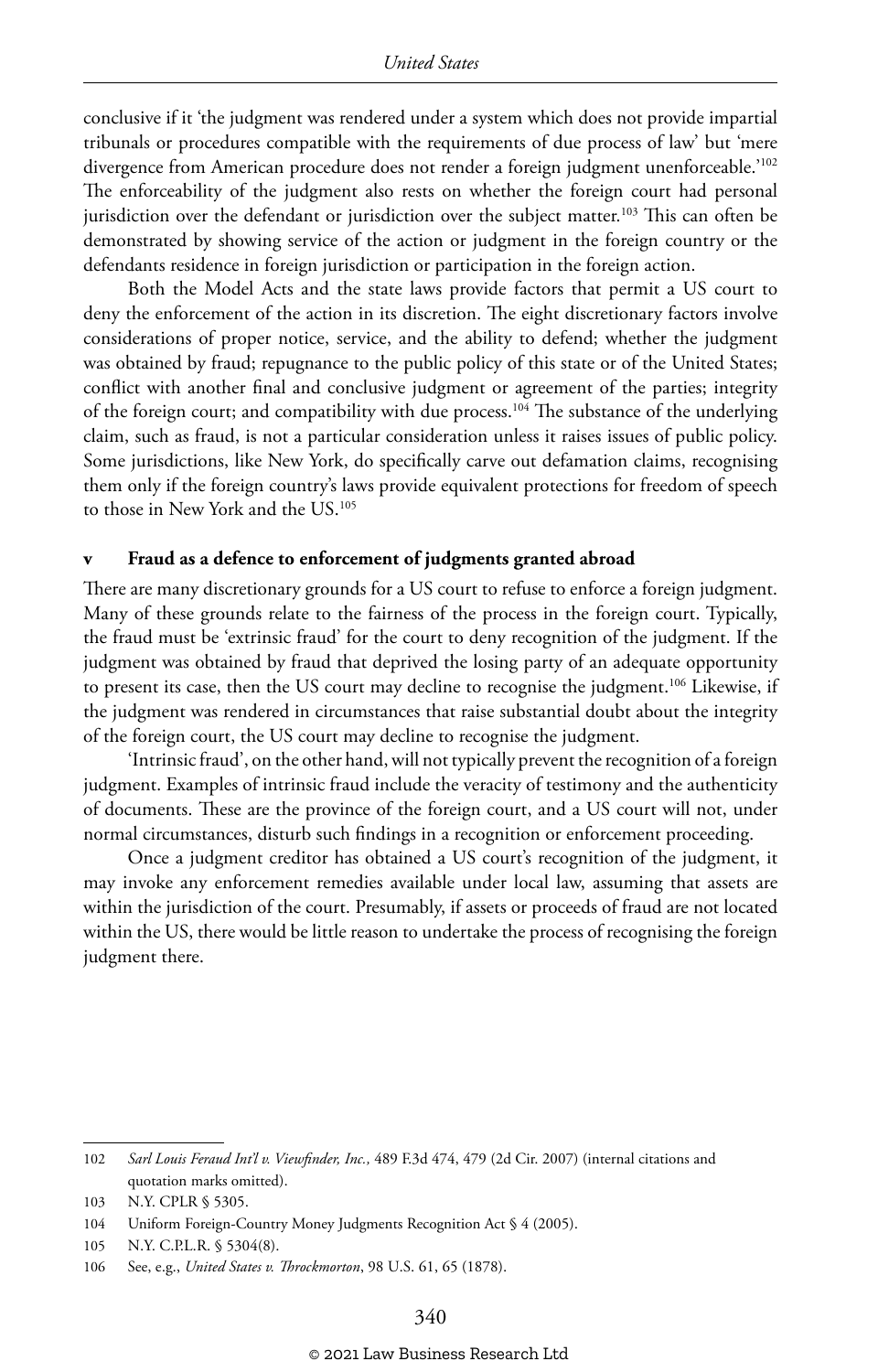#### **VI CURRENT DEVELOPMENTS**

#### **i Covid-19**

When the covid-19 pandemic began to strengthen its grip on the United States, the various responses provided opportunities for fraud. For example, the seriousness of the illness resulted in an immediate and drastic need for medical supplies and goods, especially personal protective equipment (PPE). This created a variety of markets for PPE and corresponding opportunities for fraud. The most obvious fraud was the selling of PPE equipment that did not actually meet requisite safety standards. There were also cases of individuals and companies securing lucrative contracts collecting up-front payments with no intention of delivering. Some of these contracts promised billions of boxes of units, and there are already claims for people seeking billions of dollars in commissions. Fraud concerning PPE will likely be addressed in both the civil and criminal context, as people seek to recover the money that they paid for PPE that was either non-compliant or never supplied.

#### **ii Discovery under Section 1782**

As discussed above (Section V.ii), 28 USC Section 1782 is a powerful discovery tool. The Second Circuit (which includes New York, Connecticut and Vermont), a venue that handles more Section 1782 applications than any other circuit, recently joined the Eleventh Circuit in recognising the extraterritorial reach of a Section 1782 application. In *In re Del Valle Ruiz*, 939 F.3d 520 (2d Cir. 2019), the Second Circuit determined that documents located abroad, but in the possession or control of a US entity, are subject to a US subpoena. This means that entities with offices abroad are potential targets for worldwide discovery originating from the United States. The decision is particularly impactful given the breadth of electronic information stored overseas that is now accessible through the US discovery system. The Second Circuit did not give the Section 1782 applicant *carte blanche* and set personal jurisdiction limitations, requiring that the sought-after materials proximately result from the subpoenaed entity's forum contacts – namely, that the applicant is seeking discovery related to the entity's contacts in the United States. However, if the subpoenaed entity has more specific and extensive contact within the forum, the Section 1782 applicant need only show that the evidence would not be available but for the forum contacts. *In re Del Valle Ruiz* has certainly broadened the applicability of Section 1782, but applicants must still be targeted in the discovery they seek and must tailor their requests to the target's contacts in the United States.

#### **iii Cryptocurrency**

Frauds related to cryptocurrency are among the most significant schemes currently plaguing the United States. The most prominent of these frauds are ransomware attacks. Ransomware is a form of computer virus or malware with which hackers infect servers and hold digital information hostage until a ransom is paid in cryptocurrency. In 2020, ransomware victims paid a total of approximately US\$350 million in cryptocurrency to fraudsters, over 300 per cent more than in 2019. The most prominent ransomware attack was on a company that runs a pipeline responsible for the fuel supply to the east coast of the United States. DarkSide, an allegedly Russian-based criminal organisation attacked the Colonial Pipeline in May 2021, forcing the company to shut down approximately 5,500 miles of the pipeline, causing major fuel shortages and airline disruptions. Ultimately, Colonial paid 75 Bitcoin (or approximately US\$5 million) to DarkSide. However, before making that transfer, Colonial contacted the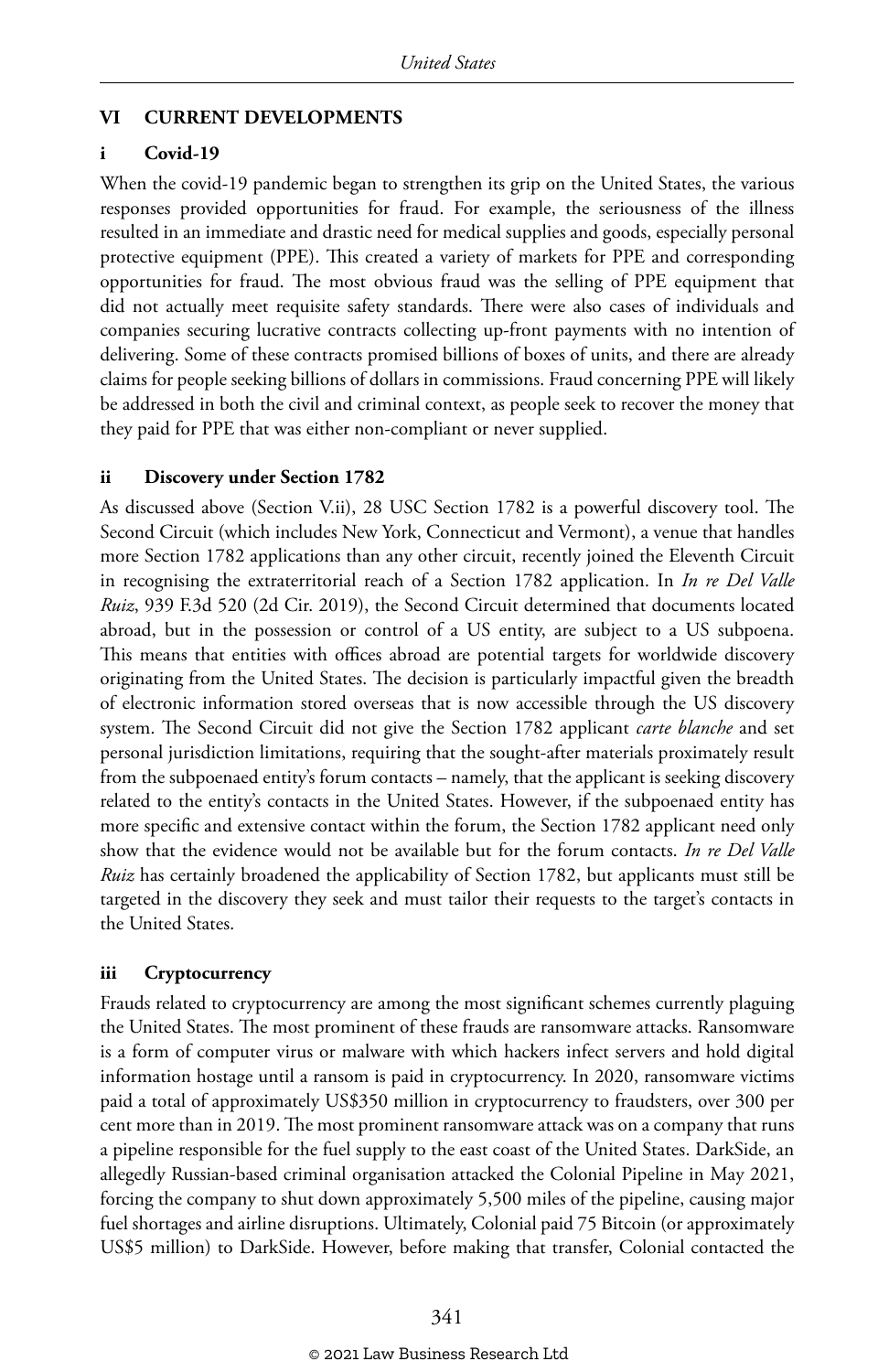FBI and took steps that that helped investigators track the payment to the hackers. Using its seizure power, the US government was able to recover approximately US\$2.3 million from DarkSide's digital wallet within weeks of the attack.

Investor-related fraud in this sector also continues. Just recently, investors filed a lawsuit in Florida against crypto start-up Crowd Machine, its principals, and several exchanges for perpetrating a massive fraud. Litigation is continuing to play out as of the publication of this article.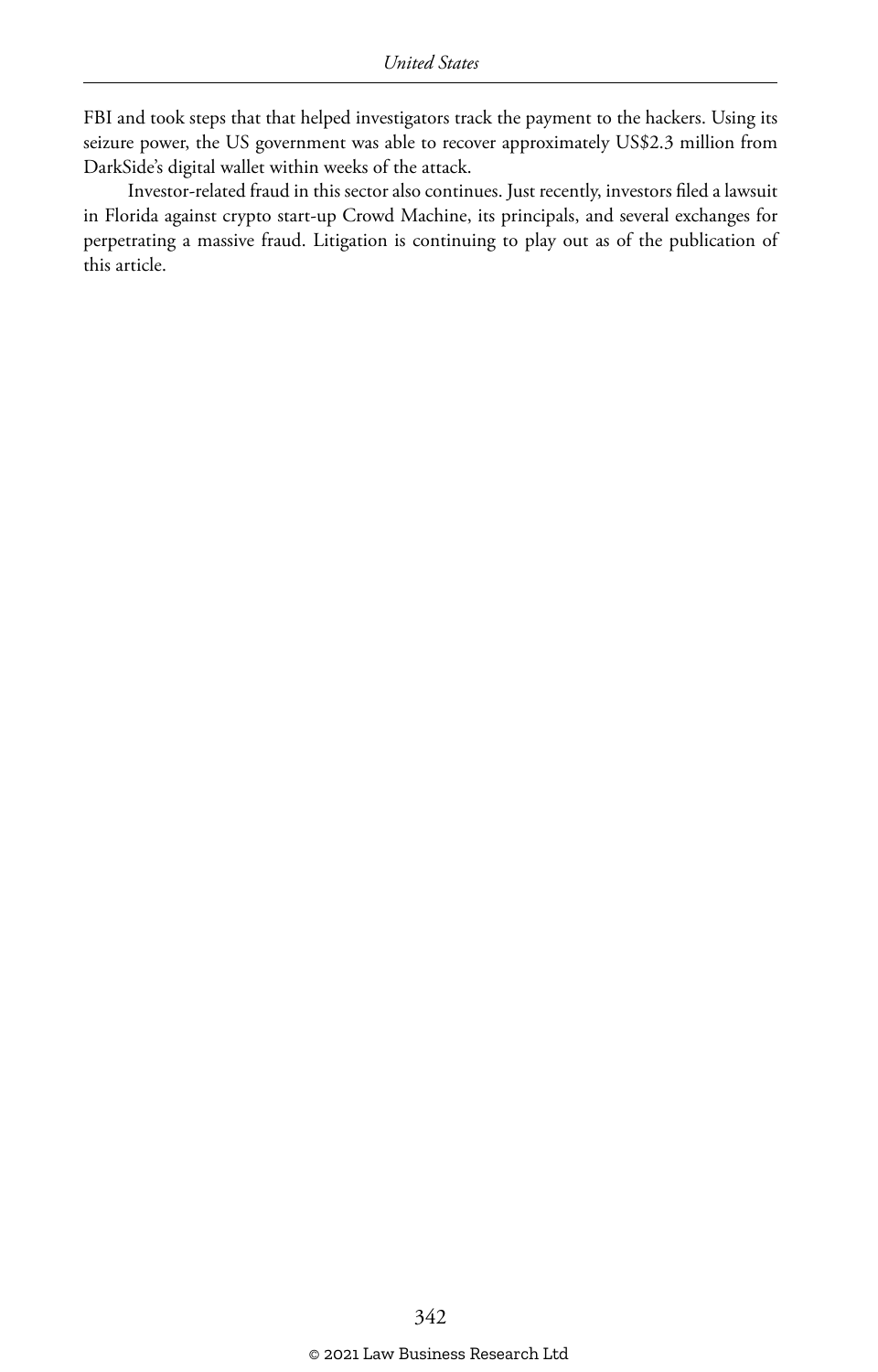# ABOUT THE AUTHORS

#### **OREN WARSHAVSKY**

#### *BakerHostetler*

Oren Warshavsky serves as co-leader of BakerHostetler's global fraud and international asset tracing and recovery team. He is a litigator specialising in multi-jurisdictional proceedings and complex intellectual property matters. Oren has achieved more than US\$9 billion in monetary recoveries for his clients, obtained injunctive relief in numerous cases, and successfully defended clients in defeating claims asserted in federal and state courts for complex commercial matters, patent, trademark, copyright, bankruptcy, asset recovery matters and commercial disputes. He has been an integral part of the team representing the trustee of the Securities Investor Protection Act in the liquidation of Bernard L Madoff Securities. Oren has overseen and worked with teams of lawyers in the US and around the world to trace and recover assets; the recovery has been unprecedented, totalling more than US\$14 billion dollars. Oren has been voted among the Top 100 attorneys in New York, and his cross-border asset-recovery accomplishments have earned him recognition in *Who's Who Legal in Asset Recovery* – one of only 36 attorneys in the United States to have achieved this honour. He has also been recognised by *Chambers USA*, *The Legal 500* (both for intellectual property and international litigation) and *Best Lawyers in America*.

#### **GEOFFREY NORTH**

#### *BakerHostetler*

Geoffrey North is a partner and a member of the global fraud and international asset tracing and recovery practice team at BakerHostetler. Geoff focuses his practice on complex commercial and bankruptcy litigation and has represented clients in a wide range of complex commercial disputes, including business tort, breach of contract, creditors' rights and securities matters. Geoff also has experience in white-collar criminal matters. He regularly appears in federal and state courts and has significant experience in arbitrations before the American Arbitration Association and Financial Industry Regulatory Authority panels.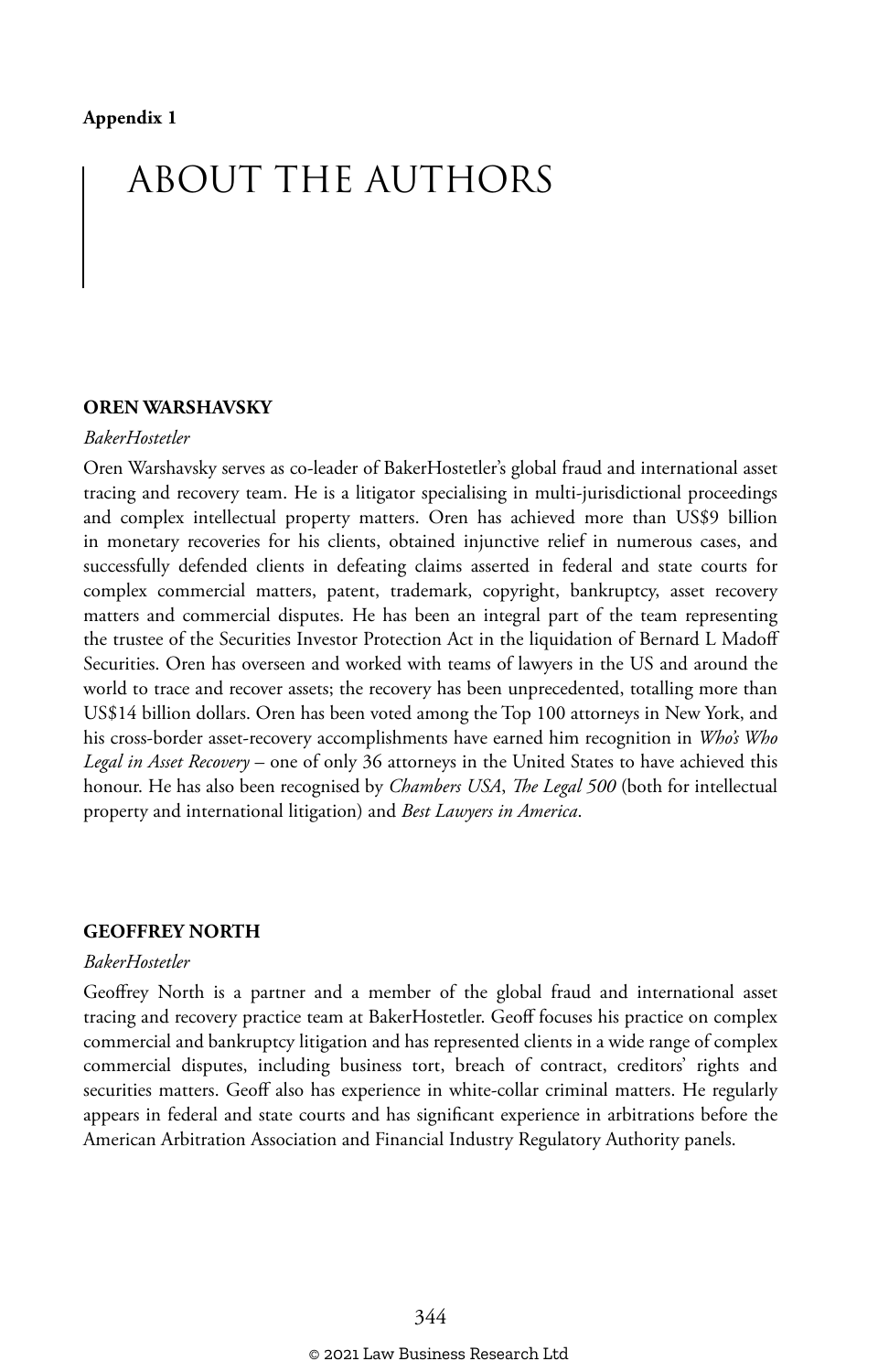#### **GONZALO ZEBALLOS**

#### *BakerHostetler*

Gonzalo Zeballos serves as the leader of BakerHostetler's international litigation team. He focuses on sophisticated cross-border disputes and investigations, including cases involving complex jurisdictional and choice of law issues. Gonzalo works closely with foreign counsel around the world and has, since 2009, been involved in one of the largest and most complex fraud asset tracing and recovery cases in history. Recommended by *The Legal 500* in the area of international litigation, and listed by *Who's Who Legal* for asset recovery, he has been involved in litigation, investigations and recovery efforts in dozens of jurisdictions spanning Latin America, Central America, the Caribbean, Europe, Asia and the Middle East. Well-versed in civil and common law proceedings, as well as civil, criminal and arbitral actions, Gonzalo brings a global perspective to resolving problems for clients. Gonzalo often presents on fraud, asset tracing and recovery tools, cross-border investigations, and managing multi-jurisdictional proceedings. He has been recognised by *The Legal 500* in the area of international litigation and *Who's Who Legal* for asset recovery. He is a sought-after speaker on matters of fraud and asset tracing in sovereign states and about how he implements creative strategies and recovery tools while executing cross-border recovery efforts.

#### **TATIANA MARKEL**

#### *BakerHostetler*

Tatiana Markel is a partner who focuses her practice on bankruptcy-related litigation, with an emphasis on cross-border investigations to trace and recover misappropriated assets. Since joining BakerHostetler in 2009, Tatiana has played a key role in the representation of Trustee Irving H Picard for the Securities Investor Protection Act liquidation of Bernard L Madoff Investment Securities LLC. She has worked to unravel the global maze of interconnected parties, including financial institutions, by litigating complex legal issues, implementing unique legal theories and using international discovery methods to recover assets for the Fund of Customer Property. Her team's efforts have led to the recovery of more than US\$12 billion in assets from Madoff's decades-old Ponzi scheme – the largest financial crime in US history. Tatiana regularly speaks on topics related to international asset recovery. She has presented at the International Women's Insolvency and Restructuring Confederation, discussing asset identification and recovery in international insolvencies. Tatiana also has a strong interest in technology and cybercrime, specifically how assets can be hidden using digital platforms, and how laws are applied to evolving technology.

#### **MICHELLE USITALO**

#### *BakerHostetler*

Michelle Usitalo is a partner and a member of the global fraud and international asset tracing and recovery practice who focuses on commercial litigation, complex business matters, bankruptcy litigation and cases involving international corporations. Michelle energetically approaches her work with clients and fully involves herself in the matters with which they are faced. In conjunction with BakerHostetler's court appointment as counsel to the Securities Investor Protection Act (SIPA) Trustee for the liquidation of Bernard L Madoff Investment Securities LLC, Michelle has been involved in many aspects of the case, including the representation of the SIPA Trustee in adversary proceedings and appeals.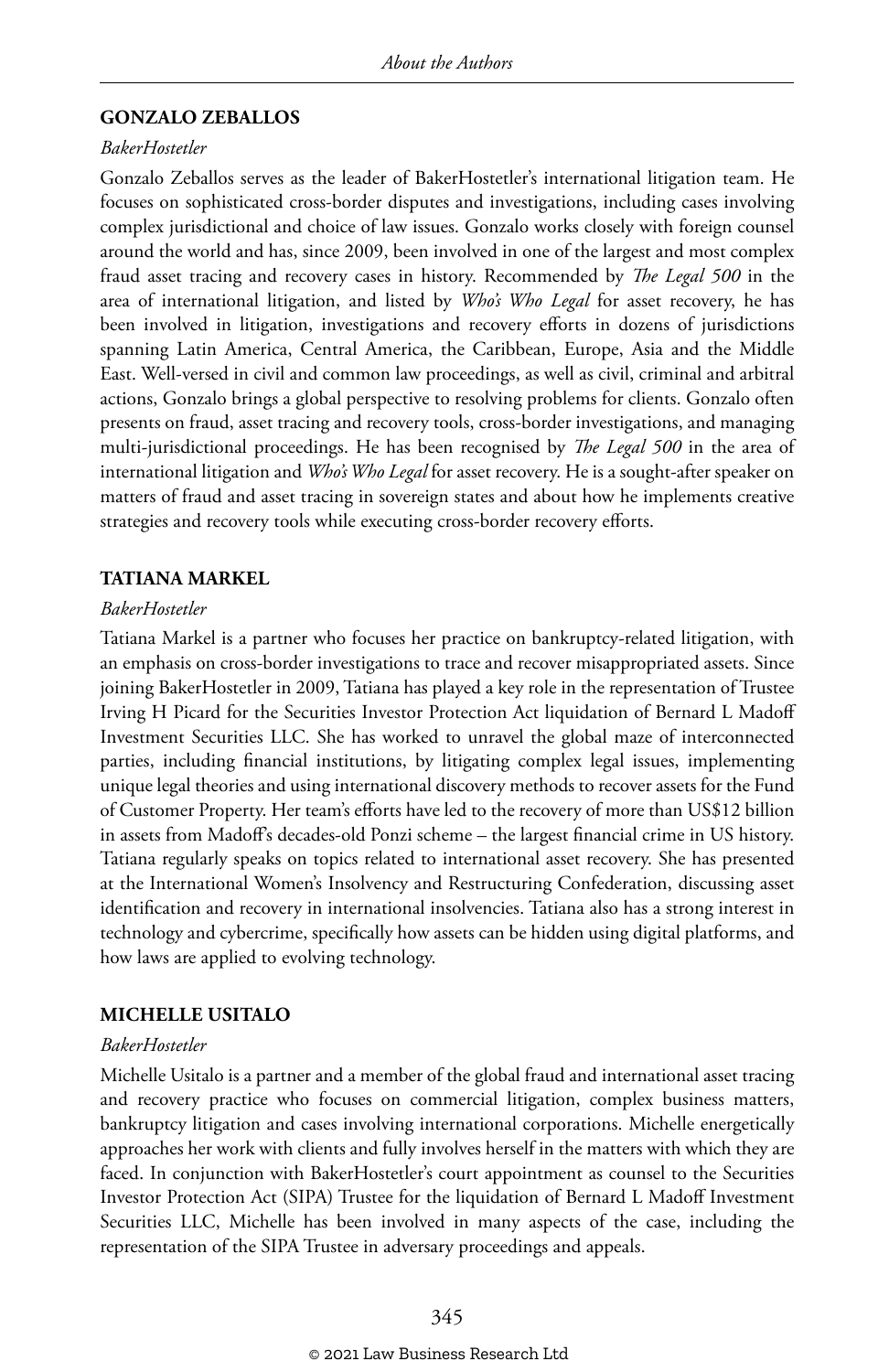#### **BAKERHOSTETLER**

45 Rockefeller Plaza New York New York 10024 United States Tel: +1 212 589 4200 owarshavsky@bakerlaw.com gzeballos@bakerlaw.com gnorth@bakerlaw.com tmarkel@bakerlaw.com musitalo@bakerlaw.com www.bakerlaw.com